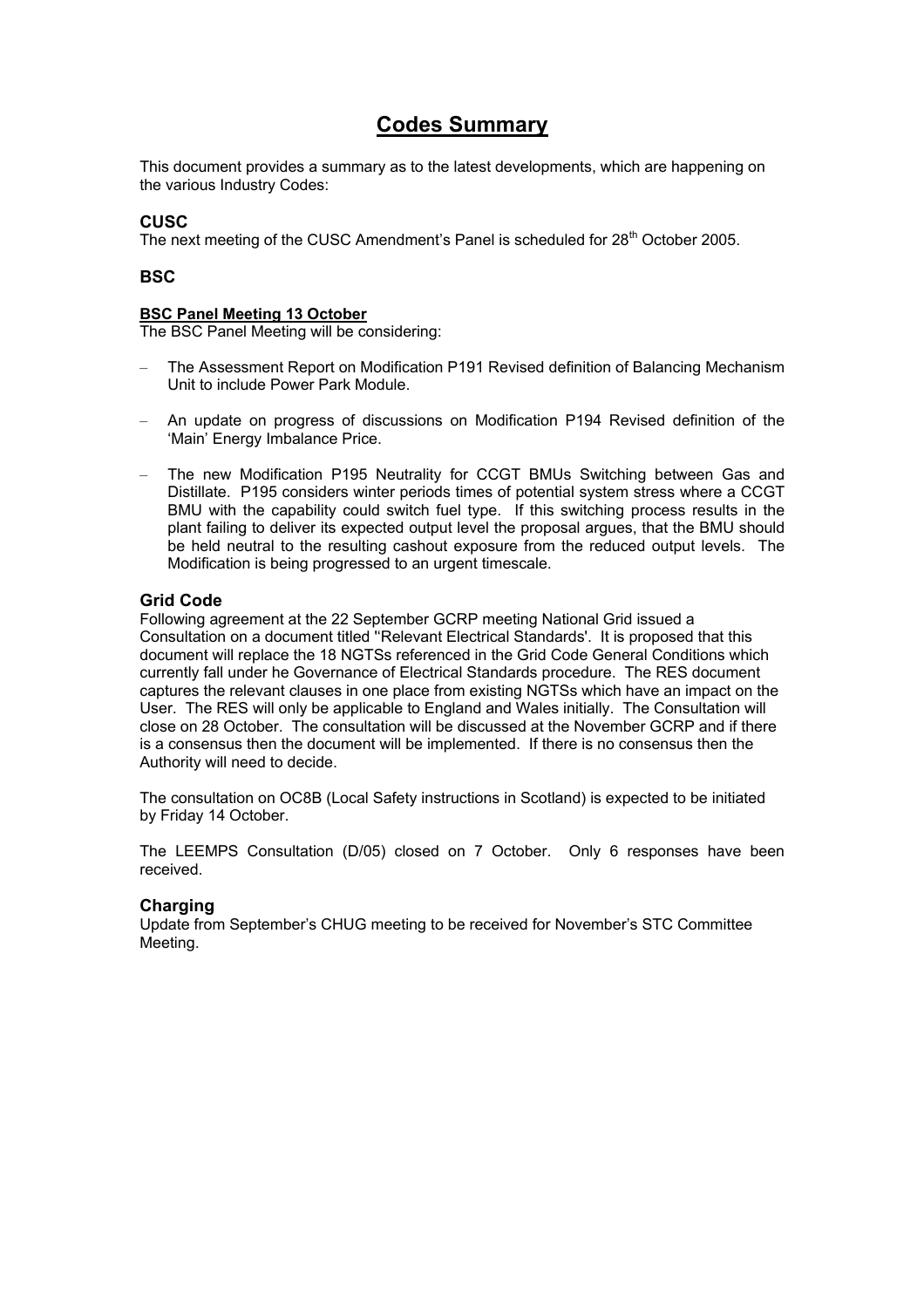# **AMALGAMATED ELECTRICITY CODES AMENDMENT REPORT**

**As at 11th October 2005** 

This document contains the Amendment Registers for the CUSC, STC, BSC, TCMF & Grid Code and is correct as of the above date.

The most up to date versions may be found at the following websites:

STC: **www.nationalgridinfo.co.uk/stc/mn\_amend\_reg.html**

CUSC: **www.nationalgridinfo.co.uk/cusc/mn\_ammendment\_progress.asp?type=Amendment\_Register** BSC: **www.elexon.co.uk/changeimplementation/ModificationProcess/ModificationReports/default.aspx** TCMF: **www.nationalgridinfo.co.uk/charging/mn\_tcmf.html**

Grid Code: **www.nationalgridinfo.co.uk/grid\_code/mn\_gcrp\_business.html**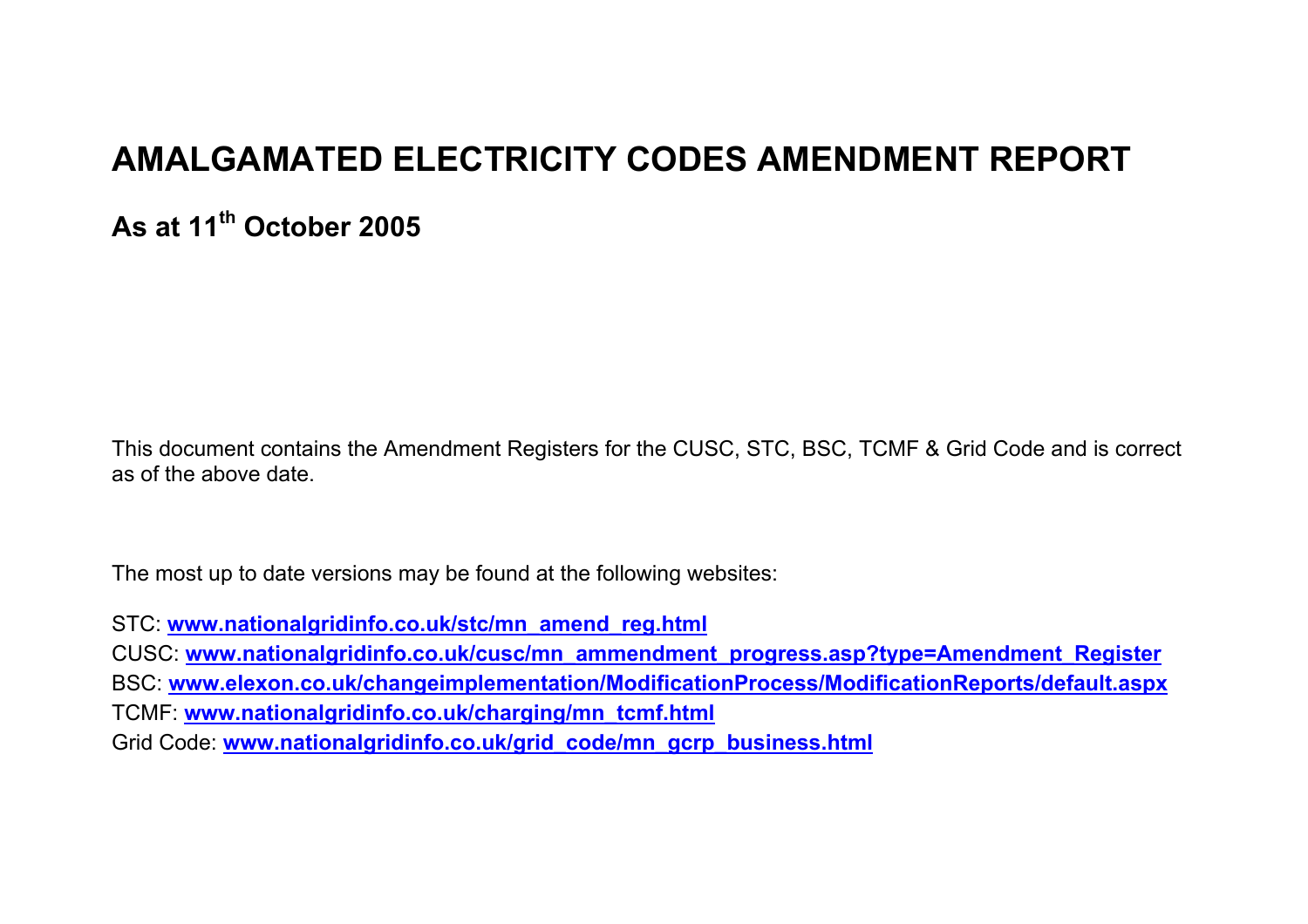All documents referred to in the Amendment Register are available on the National Grid STC website.

| <b>CA015</b>                 | Altering the Notification Period for STC Committee Meetings           |                                                                                                                                                                                                                                                                                                                                                                                           |                                    |                                     |                                                                                                                                                                                                                                                                              |  |  |
|------------------------------|-----------------------------------------------------------------------|-------------------------------------------------------------------------------------------------------------------------------------------------------------------------------------------------------------------------------------------------------------------------------------------------------------------------------------------------------------------------------------------|------------------------------------|-------------------------------------|------------------------------------------------------------------------------------------------------------------------------------------------------------------------------------------------------------------------------------------------------------------------------|--|--|
| <b>Proposer</b>              | <b>National Grid</b>                                                  | <b>Submitted</b>                                                                                                                                                                                                                                                                                                                                                                          | 17/08/05                           | <b>Submitted</b><br><b>Priority</b> | Normal                                                                                                                                                                                                                                                                       |  |  |
| <b>Amendment Description</b> |                                                                       |                                                                                                                                                                                                                                                                                                                                                                                           |                                    | <b>Current status and progress</b>  |                                                                                                                                                                                                                                                                              |  |  |
| <b>CA014</b>                 | prior to the date of the Committee Meeting.                           | This proposal proposed that notice of the STC Committee Meeting and all<br>paperwork (including the agenda) pertaining to the meeting be supplied to<br>Committee Members at a common time. In line with other Industry Codes<br>e.g. CUSC and BSC, it is proposed that this be set as five business days<br>Change of Company Name for National Grid Company plc (NGC) and consequential | <b>Amendments to the STC</b>       |                                     | CA015 was presented and discussed at the August Committee Meeting.<br>National Grid indicated it wished to withdraw CA015 on 24/08/05. CA015<br>was formally withdrawn on $2^{nd}$ Friday 2005, there was no support for the<br>Amendment Proposal from any other STC Party. |  |  |
| <b>Proposer</b>              | <b>National Grid</b>                                                  | <b>Submitted</b>                                                                                                                                                                                                                                                                                                                                                                          | 12/07/05                           | Submitted<br><b>Priority</b>        | Normal                                                                                                                                                                                                                                                                       |  |  |
| <b>Amendment Description</b> |                                                                       |                                                                                                                                                                                                                                                                                                                                                                                           | <b>Current status and progress</b> |                                     |                                                                                                                                                                                                                                                                              |  |  |
|                              | of National Grid plc, with effective from 27 <sup>th</sup> July 2005. | At National Gird Transco's Annual General Meeting (held on 25 <sup>th</sup> July),<br>shareholders approved a motion to change the name of the group to that                                                                                                                                                                                                                              |                                    |                                     | CA014 was presented to the July Committee Meeting. The Committee<br>decided that CA014 should proceed to industry consultation. The Proposed<br>Amendment Report was issued on $9m$ August 2005 and comments                                                                 |  |  |

Due to the potential similarity between the group name National Grid plc and the holder of the Transmission Licence, National Grid Company plc, at the same time the group name was changed, National Grid Company plc was renamed National Grid Electricity Transmission plc.

This proposal proposes that the definition of NGC currently used within the STC and all occurrences of it within the STC are therefore updated.

Amendment Report was issued on  $9<sup>th</sup>$  August 2005 and comments requested by  $16<sup>th</sup>$  August 2005. The Committee agreed the Amendment Report on 24<sup>th</sup> August 2005. The Amendment Report was submitted to Ofgem on 26<sup>th</sup> August 2005. Authority approved CA014 on 16<sup>th</sup> September, for implementation on 23rd September 2005.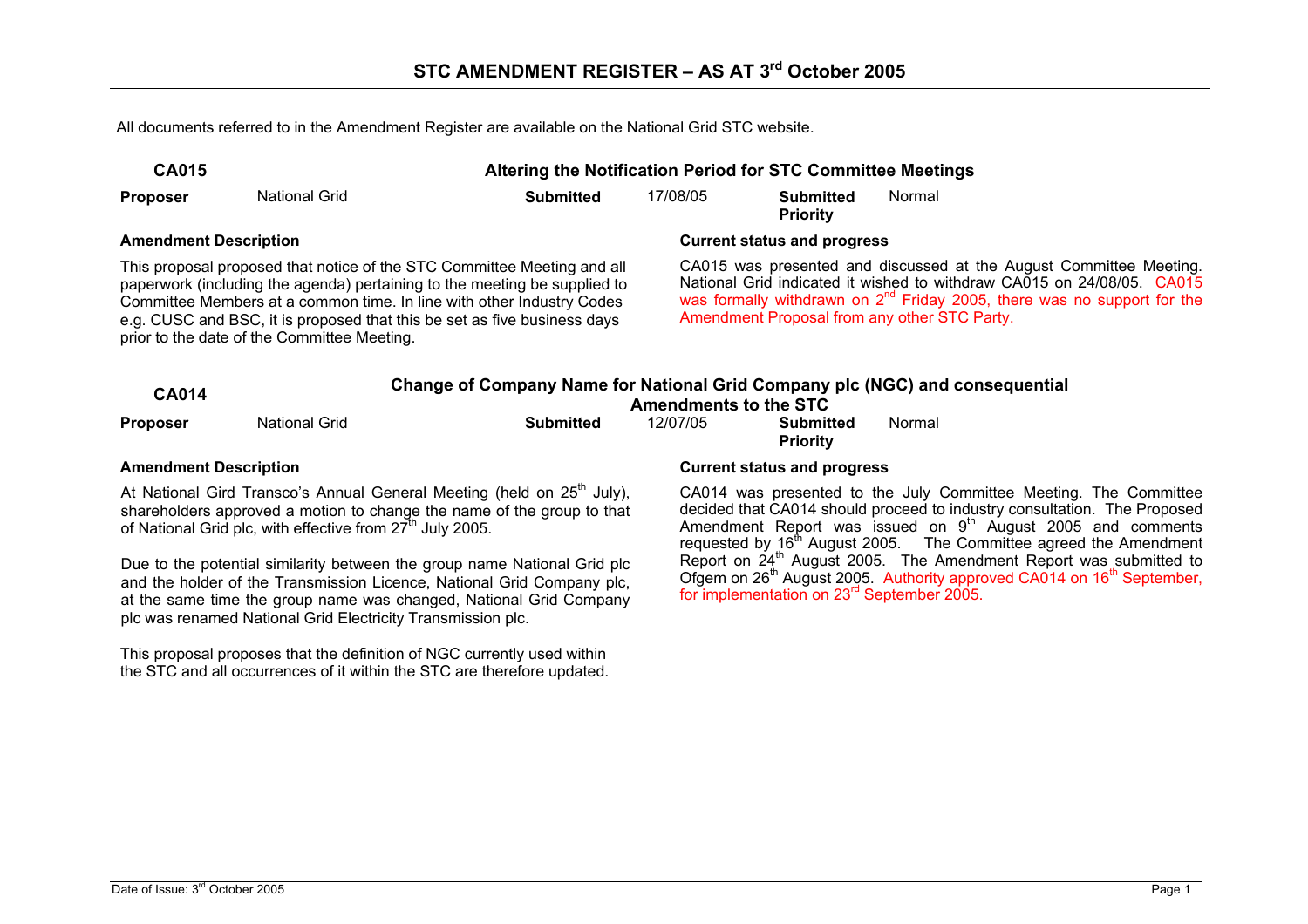| <b>National Grid</b> | <b>Submitted</b>                                                                                                                                         | 18/05/05                                                                                                                                                                                                                                                                                                                                                                                                                                                                                                                                                                                                                                                                                                                                                                                                                                                                                         | <b>Submitted</b><br><b>Priority</b> | Normal                                                                                                                                                                                                                                                                                                                                                                                                                                                                                                                                                                                                                                                                           |
|----------------------|----------------------------------------------------------------------------------------------------------------------------------------------------------|--------------------------------------------------------------------------------------------------------------------------------------------------------------------------------------------------------------------------------------------------------------------------------------------------------------------------------------------------------------------------------------------------------------------------------------------------------------------------------------------------------------------------------------------------------------------------------------------------------------------------------------------------------------------------------------------------------------------------------------------------------------------------------------------------------------------------------------------------------------------------------------------------|-------------------------------------|----------------------------------------------------------------------------------------------------------------------------------------------------------------------------------------------------------------------------------------------------------------------------------------------------------------------------------------------------------------------------------------------------------------------------------------------------------------------------------------------------------------------------------------------------------------------------------------------------------------------------------------------------------------------------------|
|                      |                                                                                                                                                          |                                                                                                                                                                                                                                                                                                                                                                                                                                                                                                                                                                                                                                                                                                                                                                                                                                                                                                  |                                     |                                                                                                                                                                                                                                                                                                                                                                                                                                                                                                                                                                                                                                                                                  |
|                      |                                                                                                                                                          |                                                                                                                                                                                                                                                                                                                                                                                                                                                                                                                                                                                                                                                                                                                                                                                                                                                                                                  |                                     | CA013 was presented to the May Committee meeting. The Committee<br>decided that CA013 should proceed to the Assessment & Report Phase.<br>STC Parties to provide their impact and assessment analysis by $5th$ August<br>2005. Outstanding impact and assessment analysis to be submitted by $2^{nd}$<br>September. STC Committee agreed the content and format of the<br>Proposed Amendment Report at September's Committee Meeting.<br>Proposed Amendment Report circulated to the industry for comment on $27th$<br>September 2005. Responses to be received by 11 <sup>th</sup> October 2005. Draft<br>version of Amendment Report to be present to STC Committee Meeting in |
|                      |                                                                                                                                                          |                                                                                                                                                                                                                                                                                                                                                                                                                                                                                                                                                                                                                                                                                                                                                                                                                                                                                                  |                                     |                                                                                                                                                                                                                                                                                                                                                                                                                                                                                                                                                                                                                                                                                  |
| <b>National Grid</b> | <b>Submitted</b>                                                                                                                                         | 12/04/05                                                                                                                                                                                                                                                                                                                                                                                                                                                                                                                                                                                                                                                                                                                                                                                                                                                                                         | Submitted<br><b>Priority</b>        | Normal                                                                                                                                                                                                                                                                                                                                                                                                                                                                                                                                                                                                                                                                           |
|                      |                                                                                                                                                          |                                                                                                                                                                                                                                                                                                                                                                                                                                                                                                                                                                                                                                                                                                                                                                                                                                                                                                  |                                     |                                                                                                                                                                                                                                                                                                                                                                                                                                                                                                                                                                                                                                                                                  |
|                      |                                                                                                                                                          |                                                                                                                                                                                                                                                                                                                                                                                                                                                                                                                                                                                                                                                                                                                                                                                                                                                                                                  |                                     | CA012 was presented to the April Committee meeting. The Committee<br>decided that CA012 should proceed to industry consultation. The Proposed<br>Amendment Report was issued on $9th$ May 2005 and comments requested                                                                                                                                                                                                                                                                                                                                                                                                                                                            |
|                      |                                                                                                                                                          |                                                                                                                                                                                                                                                                                                                                                                                                                                                                                                                                                                                                                                                                                                                                                                                                                                                                                                  |                                     | by $16th$ May 2005. The Committee agreed the Amendment Report on $25th$<br>May 2005. The Amendment Report was submitted to Ofgem on 27 <sup>th</sup> May<br>2005. Ofgem approved Amendment Proposal on 1 <sup>st</sup> July, the change was                                                                                                                                                                                                                                                                                                                                                                                                                                      |
|                      |                                                                                                                                                          |                                                                                                                                                                                                                                                                                                                                                                                                                                                                                                                                                                                                                                                                                                                                                                                                                                                                                                  |                                     |                                                                                                                                                                                                                                                                                                                                                                                                                                                                                                                                                                                                                                                                                  |
| <b>National Grid</b> | <b>Submitted</b>                                                                                                                                         | 12/04/05                                                                                                                                                                                                                                                                                                                                                                                                                                                                                                                                                                                                                                                                                                                                                                                                                                                                                         | <b>Submitted</b><br><b>Priority</b> | Normal                                                                                                                                                                                                                                                                                                                                                                                                                                                                                                                                                                                                                                                                           |
|                      |                                                                                                                                                          |                                                                                                                                                                                                                                                                                                                                                                                                                                                                                                                                                                                                                                                                                                                                                                                                                                                                                                  |                                     |                                                                                                                                                                                                                                                                                                                                                                                                                                                                                                                                                                                                                                                                                  |
|                      |                                                                                                                                                          |                                                                                                                                                                                                                                                                                                                                                                                                                                                                                                                                                                                                                                                                                                                                                                                                                                                                                                  |                                     | CA011 was presented to the April Committee meeting. The Committee<br>decided that CA011 should proceed to industry consultation. The Proposed<br>Amendment Report was issued on $9th$ May 2005 and comments requested<br>by $16th$ May 2005. The Committee agreed the Amendment Report on $25th$<br>May 2005. The Amendment Report was submitted to Ofgem on 27 <sup>th</sup> May<br>2005. Ofgem approved Amendment Proposal on 1 <sup>st</sup> July, the change was                                                                                                                                                                                                             |
|                      | <b>Amendment Description</b><br><b>Amendment Description</b><br><b>Contents Document.</b><br><b>Amendment Description</b><br>Table of Contents Document. | This amendment proposes that the STC be modified to clarify the process<br>to be followed and the obligations on NGC and each Transmission Owner<br>(TO) under the STC to jointly liaise in the preparation of a TEC Exchange<br>Rate. This would occur when a TEC Exchange Rate Request is received<br>from CUSC Parties, one or both of whom is sited in the licensed area or<br>within the boundary of influence of a Transmission Owner.<br>Insert Heading I14 and associated wording in the Table of Contents<br>Recent authority direction in relation to EELPS inserted paragraph 114 into<br>the STC but did not add the corresponding heading into the Table of<br>Insert Heading G20 and associated wording in the Table of Contents<br>Recent authority direction in relation to Schedule 3 inserted paragraph<br>G20 into the STC but did not add the corresponding heading into the |                                     | <b>TEC Exchange Rate Request Process</b><br><b>Current status and progress</b><br>October for review/comment/approval.<br><b>STC - Table of Contents</b><br><b>Current status and progress</b><br>implemented on 7 <sup>th</sup> July 2005.<br><b>STC - Table of Contents</b><br><b>Current status and progress</b>                                                                                                                                                                                                                                                                                                                                                              |

implemented on  $7<sup>th</sup>$  July 2005.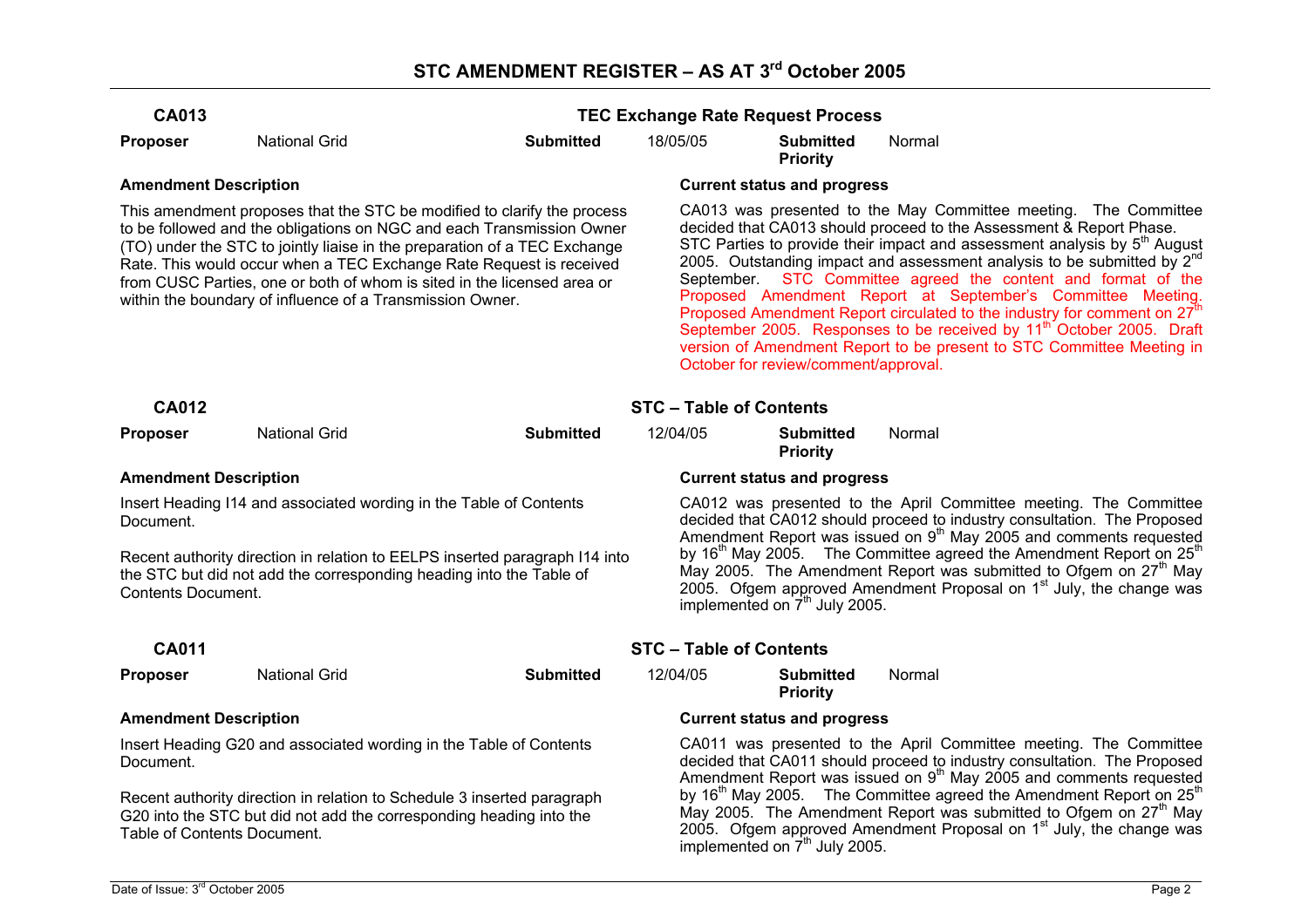| <b>CA010</b>                                                                                           |                                                                        |                                                                          |                                                                                                                                                                                                                                                                                          | Schedule 3 - Amendment to paragraph 2.5.1     |                                                                                                                                                                                                                                                       |  |  |  |
|--------------------------------------------------------------------------------------------------------|------------------------------------------------------------------------|--------------------------------------------------------------------------|------------------------------------------------------------------------------------------------------------------------------------------------------------------------------------------------------------------------------------------------------------------------------------------|-----------------------------------------------|-------------------------------------------------------------------------------------------------------------------------------------------------------------------------------------------------------------------------------------------------------|--|--|--|
| <b>Proposer</b>                                                                                        | <b>National Grid</b>                                                   | <b>Submitted</b>                                                         | 12/04/05                                                                                                                                                                                                                                                                                 | <b>Submitted</b><br><b>Priority</b>           | Normal                                                                                                                                                                                                                                                |  |  |  |
| <b>Amendment Description</b>                                                                           |                                                                        |                                                                          |                                                                                                                                                                                                                                                                                          | <b>Current status and progress</b>            |                                                                                                                                                                                                                                                       |  |  |  |
| Reference to 'Construction Agreement' should be amended to 'TO<br>Construction Agreement'.             |                                                                        |                                                                          | CA010 was presented to the April Committee meeting. The Committee<br>decided that CA010 should proceed to industry consultation. The Proposed<br>Amendment Report was issued on $9th$ May 2005 and comments requested                                                                    |                                               |                                                                                                                                                                                                                                                       |  |  |  |
| Amending incorrect terminology within Schedule 3, paragraph 2.5.1                                      |                                                                        |                                                                          | by 16 <sup>th</sup> May 2005. The Committee agreed the Amendment Report on $25th$<br>May 2005. The Amendment Report was submitted to Ofgem on 27 <sup>th</sup> May<br>2005. Ofgem approved Amendment Proposal on 1 <sup>st</sup> July, the change was<br>implemented on $7th$ July 2005. |                                               |                                                                                                                                                                                                                                                       |  |  |  |
| <b>CA009</b>                                                                                           |                                                                        | Schedule 3, - Amendment to Paragraph 2.3.2 - Incorrect cross referencing |                                                                                                                                                                                                                                                                                          |                                               |                                                                                                                                                                                                                                                       |  |  |  |
| <b>Proposer</b>                                                                                        | <b>National Grid</b>                                                   | <b>Submitted</b>                                                         | 12/04/05                                                                                                                                                                                                                                                                                 | <b>Submitted</b><br><b>Priority</b>           | Normal                                                                                                                                                                                                                                                |  |  |  |
| <b>Amendment Description</b>                                                                           |                                                                        |                                                                          |                                                                                                                                                                                                                                                                                          | <b>Current status and progress</b>            |                                                                                                                                                                                                                                                       |  |  |  |
| Cross-reference should be amended to refer to sub-paragraphs 2.4.7(a) -<br>(g), not 2.4.6 (a) $-$ (g). |                                                                        |                                                                          | CA009 was presented to the April Committee meeting. The Committee<br>decided that CA009 should proceed to industry consultation. The Proposed<br>Amendment Report was issued on 9 <sup>th</sup> May 2005 and comments requested                                                          |                                               |                                                                                                                                                                                                                                                       |  |  |  |
| Reference to sub-paragraphs $2.4.6$ (a) $-$ (g) will be corrected to read 2.4.7<br>$(a)$ to $(g)$ .    |                                                                        |                                                                          | by 16 <sup>th</sup> May 2005. The Committee agreed the Amendment Report on 25 <sup>th</sup><br>May 2005. The Amendment Report was submitted to Ofgem on $27th$ May<br>2005. Ofgem approved Amendment Proposal on 1 <sup>st</sup> July, the change was<br>implemented on $7th$ July 2005. |                                               |                                                                                                                                                                                                                                                       |  |  |  |
| <b>CA008</b>                                                                                           |                                                                        |                                                                          |                                                                                                                                                                                                                                                                                          | Schedule 3 - Amendment to paragraph 2.1.3 (a) |                                                                                                                                                                                                                                                       |  |  |  |
| <b>Proposer</b>                                                                                        | <b>National Grid</b>                                                   | <b>Submitted</b>                                                         | 12/04/05                                                                                                                                                                                                                                                                                 | <b>Submitted</b><br><b>Priority</b>           | Normal                                                                                                                                                                                                                                                |  |  |  |
| <b>Amendment Description</b>                                                                           |                                                                        |                                                                          |                                                                                                                                                                                                                                                                                          | <b>Current status and progress</b>            |                                                                                                                                                                                                                                                       |  |  |  |
| Construction Agreement'.                                                                               | Reference to 'Construction Agreement' should be amended to 'TO         |                                                                          | CA008 was presented to the April Committee meeting. The Committee<br>decided that CA008 should proceed to industry consultation. The Proposed<br>Amendment Report was issued on 9 <sup>th</sup> May 2005 and comments requested                                                          |                                               |                                                                                                                                                                                                                                                       |  |  |  |
|                                                                                                        | Amending incorrect terminology within Schedule 3, paragraph 2.1.3 (a). |                                                                          |                                                                                                                                                                                                                                                                                          | implemented on 7 <sup>th</sup> July 2005.     | by 16 <sup>th</sup> May 2005. The Committee agreed the Amendment Report on $25th$<br>May 2005. The Amendment Report was submitted to Ofgem on 27 <sup>th</sup> May<br>2005. Ofgem approved Amendment Proposal on 1 <sup>st</sup> July, the change was |  |  |  |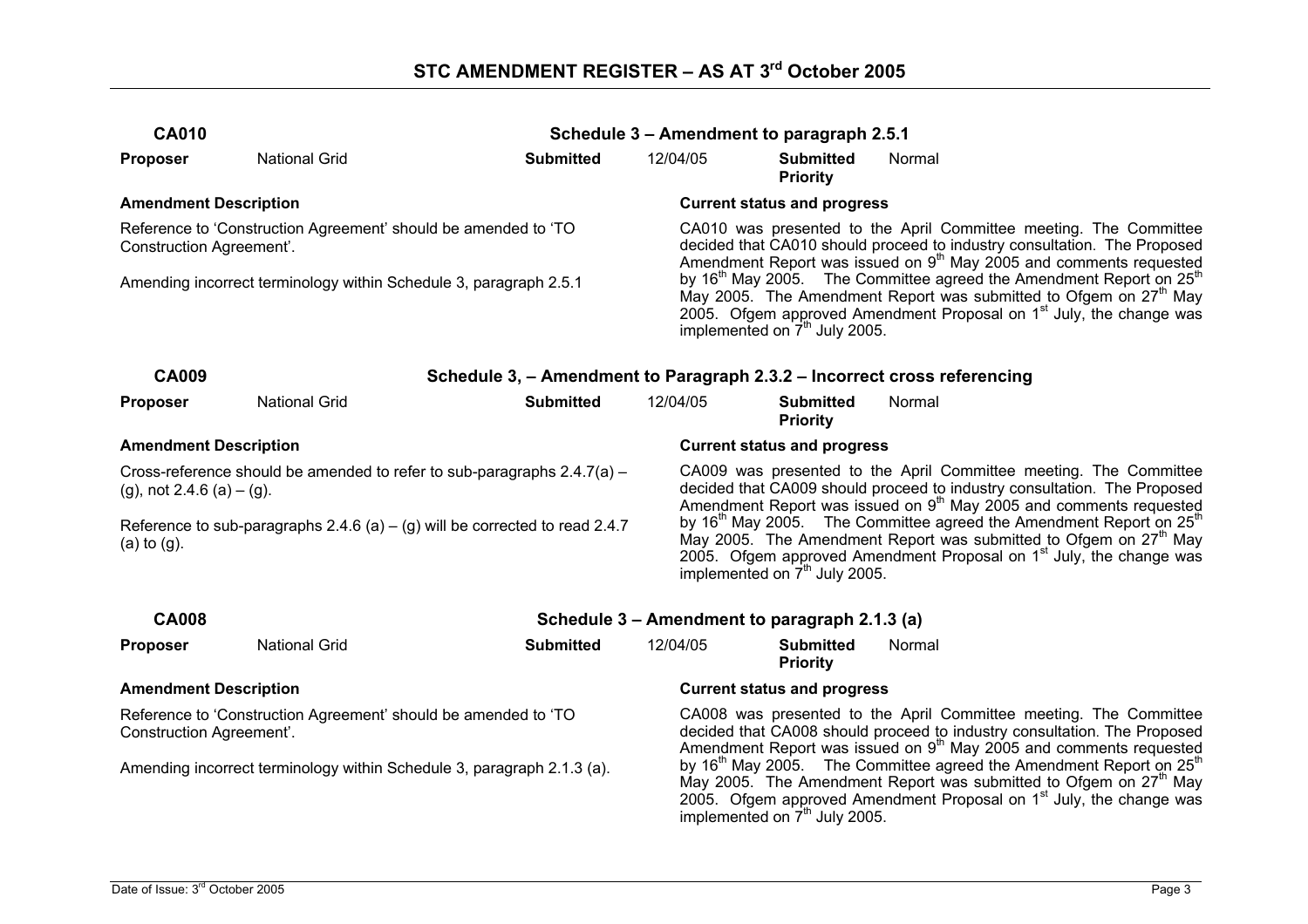| <b>CA007</b>                                                                                                                                                                                                                                                                      |                                                                                                                                                                                                                                                                  | Section I, Paragraph 13.1 - Correction of sub-paragraph numbering |                                                                                                                                                                                                                                                                                                                                                                                                                                                                                                                                       |                                           |                                                                                                                                                                                                                                                                 |  |  |
|-----------------------------------------------------------------------------------------------------------------------------------------------------------------------------------------------------------------------------------------------------------------------------------|------------------------------------------------------------------------------------------------------------------------------------------------------------------------------------------------------------------------------------------------------------------|-------------------------------------------------------------------|---------------------------------------------------------------------------------------------------------------------------------------------------------------------------------------------------------------------------------------------------------------------------------------------------------------------------------------------------------------------------------------------------------------------------------------------------------------------------------------------------------------------------------------|-------------------------------------------|-----------------------------------------------------------------------------------------------------------------------------------------------------------------------------------------------------------------------------------------------------------------|--|--|
| <b>Proposer</b>                                                                                                                                                                                                                                                                   | <b>National Grid</b>                                                                                                                                                                                                                                             | <b>Submitted</b>                                                  | 12/04/05                                                                                                                                                                                                                                                                                                                                                                                                                                                                                                                              | <b>Submitted</b><br><b>Priority</b>       | Normal                                                                                                                                                                                                                                                          |  |  |
| <b>Amendment Description</b>                                                                                                                                                                                                                                                      |                                                                                                                                                                                                                                                                  |                                                                   |                                                                                                                                                                                                                                                                                                                                                                                                                                                                                                                                       | <b>Current status and progress</b>        |                                                                                                                                                                                                                                                                 |  |  |
| instead of 13.1.                                                                                                                                                                                                                                                                  | Sub-paragraph numbering for Section I, paragraph 13.1 starts at 13.1.2                                                                                                                                                                                           |                                                                   |                                                                                                                                                                                                                                                                                                                                                                                                                                                                                                                                       |                                           | CA007 was presented to the April Committee meeting. The Committee<br>decided that CA007 should proceed to industry consultation. The Proposed<br>Amendment Report was issued on $9th$ May 2005 and comments requested                                           |  |  |
|                                                                                                                                                                                                                                                                                   | Correction of sub-paragraph numbering of Section I, Paragraph 13.1                                                                                                                                                                                               |                                                                   |                                                                                                                                                                                                                                                                                                                                                                                                                                                                                                                                       | implemented on 7 <sup>th</sup> July 2005. | by 16 <sup>th</sup> May 2005. The Committee agreed the Amendment Report on 25 <sup>th</sup><br>May 2005. The Amendment Report was submitted to Ofgem on 27 <sup>th</sup> May<br>2005. Ofgem approved Amendment Proposal on 1 <sup>st</sup> July, the change was |  |  |
| <b>CA006</b>                                                                                                                                                                                                                                                                      |                                                                                                                                                                                                                                                                  | Section G, paragraph 18.1 - removal of obsolete text.             |                                                                                                                                                                                                                                                                                                                                                                                                                                                                                                                                       |                                           |                                                                                                                                                                                                                                                                 |  |  |
| <b>Proposer</b>                                                                                                                                                                                                                                                                   | <b>National Grid</b>                                                                                                                                                                                                                                             | <b>Submitted</b>                                                  | 12/04/05                                                                                                                                                                                                                                                                                                                                                                                                                                                                                                                              | <b>Submitted</b><br><b>Priority</b>       | Normal                                                                                                                                                                                                                                                          |  |  |
| <b>Amendment Description</b>                                                                                                                                                                                                                                                      |                                                                                                                                                                                                                                                                  |                                                                   |                                                                                                                                                                                                                                                                                                                                                                                                                                                                                                                                       | <b>Current status and progress</b>        |                                                                                                                                                                                                                                                                 |  |  |
| Removal of obsolete text $-$ 'to the effect that the law governing the place<br>in which such immovable property' – at the end of Section G, paragraph<br>18.1.                                                                                                                   |                                                                                                                                                                                                                                                                  |                                                                   | CA006 was presented to the April Committee meeting. The Committee<br>decided that CA006 should proceed to industry consultation. The Proposed<br>Amendment Report was issued on $9th$ May 2005 and comments requested<br>by 16 <sup>th</sup> May 2005. The Committee agreed the Amendment Report on 25 <sup>th</sup><br>May 2005. The Amendment Report was submitted to Ofgem on 27 <sup>th</sup> May<br>2005. Ofgem approved Amendment Proposal on 1 <sup>st</sup> July, the change was<br>implemented on 7 <sup>th</sup> July 2005. |                                           |                                                                                                                                                                                                                                                                 |  |  |
| The authority decision letter for STC Housekeeping amendment deleted<br>words from Section G, paragraph 18.1 but did not remove 'to the effect<br>that the law governing the place in which such immovable property'.<br>Resulting in the current paragraph becoming ineffectual. |                                                                                                                                                                                                                                                                  |                                                                   |                                                                                                                                                                                                                                                                                                                                                                                                                                                                                                                                       |                                           |                                                                                                                                                                                                                                                                 |  |  |
| <b>CA005</b>                                                                                                                                                                                                                                                                      |                                                                                                                                                                                                                                                                  |                                                                   | <b>Section J - New Definitions</b>                                                                                                                                                                                                                                                                                                                                                                                                                                                                                                    |                                           |                                                                                                                                                                                                                                                                 |  |  |
| <b>Proposer</b>                                                                                                                                                                                                                                                                   | <b>National Grid</b>                                                                                                                                                                                                                                             | <b>Submitted</b>                                                  | 12/04/05                                                                                                                                                                                                                                                                                                                                                                                                                                                                                                                              | <b>Submitted</b><br><b>Priority</b>       | Normal                                                                                                                                                                                                                                                          |  |  |
| <b>Amendment Description</b>                                                                                                                                                                                                                                                      |                                                                                                                                                                                                                                                                  |                                                                   |                                                                                                                                                                                                                                                                                                                                                                                                                                                                                                                                       | <b>Current status and progress</b>        |                                                                                                                                                                                                                                                                 |  |  |
|                                                                                                                                                                                                                                                                                   | There are currently no definitions listed for: 'Local Switching Procedure',<br>'Local Joint Restoration Plan' and 'De-Synchronised Island Procedure'.                                                                                                            |                                                                   | CA005 was presented to the April Committee meeting. The Committee<br>decided that CA005 should proceed to industry consultation. The Proposed<br>Amendment Report was issued on $9th$ May 2005 and comments requested                                                                                                                                                                                                                                                                                                                 |                                           |                                                                                                                                                                                                                                                                 |  |  |
|                                                                                                                                                                                                                                                                                   | The authority decision letter for OC7 and OC9 introduced the following<br>terminology into the STC: Local Switching Procedure, Local Joint<br>Restoration Plan and De-Synchronised Island Procedure but did not<br>provide the relevant definition in Section J. |                                                                   | by 16 <sup>th</sup> May 2005. The Committee agreed the Amendment Report on 25 <sup>th</sup><br>May 2005. The Amendment Report was submitted to Ofgem on 27 <sup>th</sup> May<br>2005. Ofgem approved Amendment Proposal on 1 <sup>st</sup> July, the change was<br>implemented on 7 <sup>th</sup> July 2005.                                                                                                                                                                                                                          |                                           |                                                                                                                                                                                                                                                                 |  |  |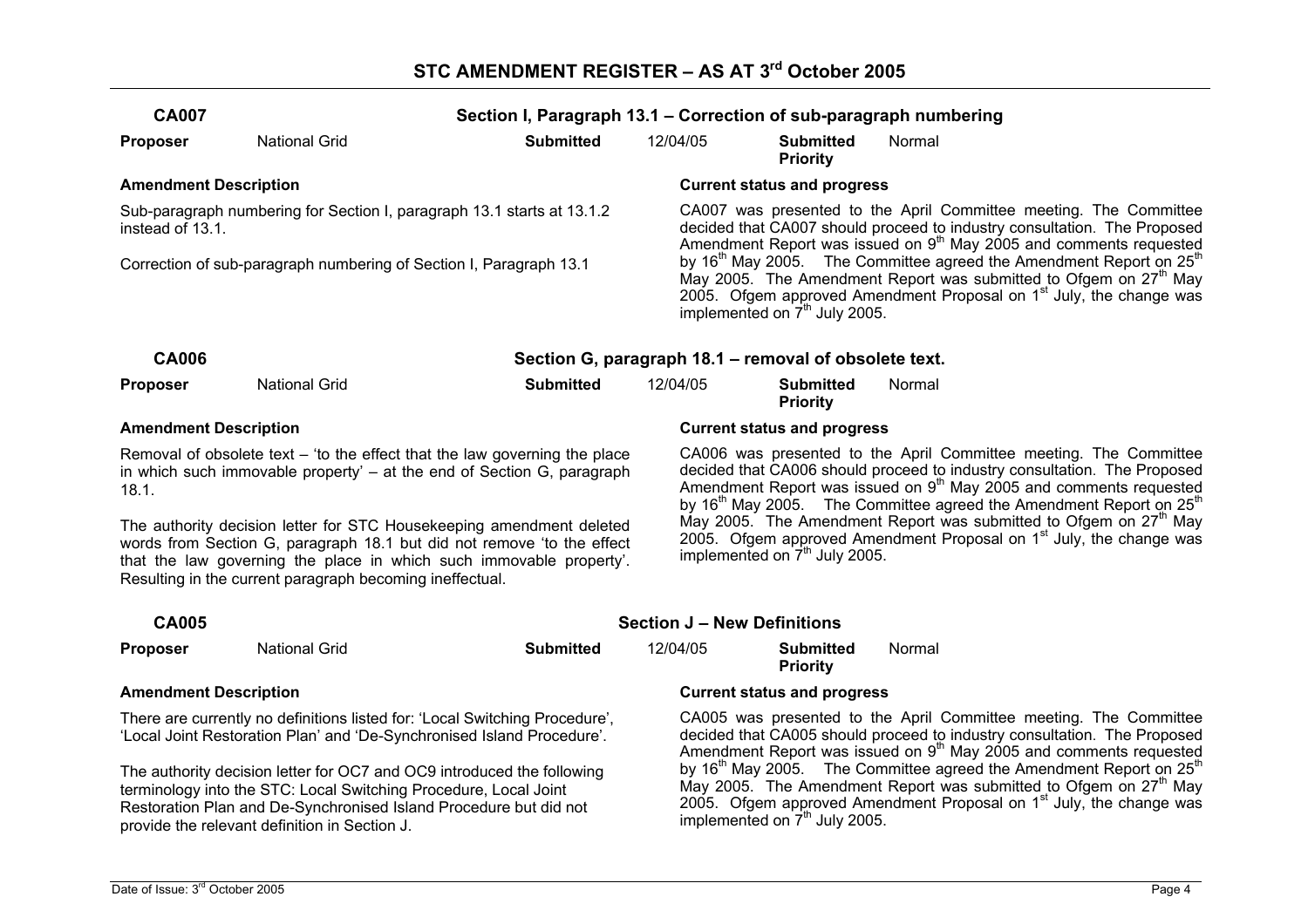| <b>CA004</b> |                      |                  | Section I, Paragraph 1.2, Correction of Typing Error |                              |        |  |  |  |
|--------------|----------------------|------------------|------------------------------------------------------|------------------------------|--------|--|--|--|
| Proposer     | <b>National Grid</b> | <b>Submitted</b> | 12/04/05                                             | Submitted<br><b>Priority</b> | Normal |  |  |  |

Section I, Paragraph 1.2 finishes with an end bracket ")" instead of full stop".".

The authority decision letter for SLC C18 introduced within Section 1 subparagraph 1.2 however the legal text finishes the sentence with an end bracket instead of a full stop.

#### **Amendment Description Current status and progress**

CA004 was presented to the April Committee meeting. The Committee decided that CA004 should proceed to industry consultation. The Proposed Amendment Report was issued on 9<sup>th</sup> May 2005 and comments requested by  $16<sup>th</sup>$  May 2005. The Committee agreed the Amendment Report on 25<sup>th</sup> May 2005. The Amendment Report was submitted to Ofgem on  $27<sup>th</sup>$  May 2005. Ofgem approved Amendment Proposal on 1<sup>st</sup> July, the change was implemented on  $7<sup>th</sup>$  July 2005.

| CA003                        |               | <b>Introduction of Version Control</b> |          |                                    |        |  |  |
|------------------------------|---------------|----------------------------------------|----------|------------------------------------|--------|--|--|
| <b>Proposer</b>              | National Grid | Submitted                              | 12/04/05 | Submitted<br><b>Priority</b>       | Normal |  |  |
| <b>Amendment Description</b> |               |                                        |          | <b>Current status and progress</b> |        |  |  |

Introduction of version control throughout STC documentation i.e. Sections, and Schedules.

Currently there is no version control of the STC sections and schedules, the introduction of which would assist in the electronic servicing of the STC.

CA003 was presented to the April Committee meeting. Amendment was evaluated and an alternative amendment proposed. The Alternative Amendment proposes that to ease interested 'parties' servicing of the code, upon each update of a section of the Code, the entire section should be reissued rather than just the affected pages as proposed by the original CA003. The Committee decided that CA003 and the Alternative Amendment should proceed to industry consultation. The Proposed Amendment Report was issued on  $9<sup>th</sup>$  May 2005 and comments requested by  $16<sup>th</sup>$  May 2005. The Committee agreed the Amendment Report on 25<sup>th</sup> May 2005. The Amendment Report was submitted to Ofgem on  $27<sup>th</sup>$  May 2005. Ofgem approved the Alternative Amendment Proposal on  $1<sup>st</sup>$  July, the change was implemented on  $7<sup>th</sup>$  July 2005.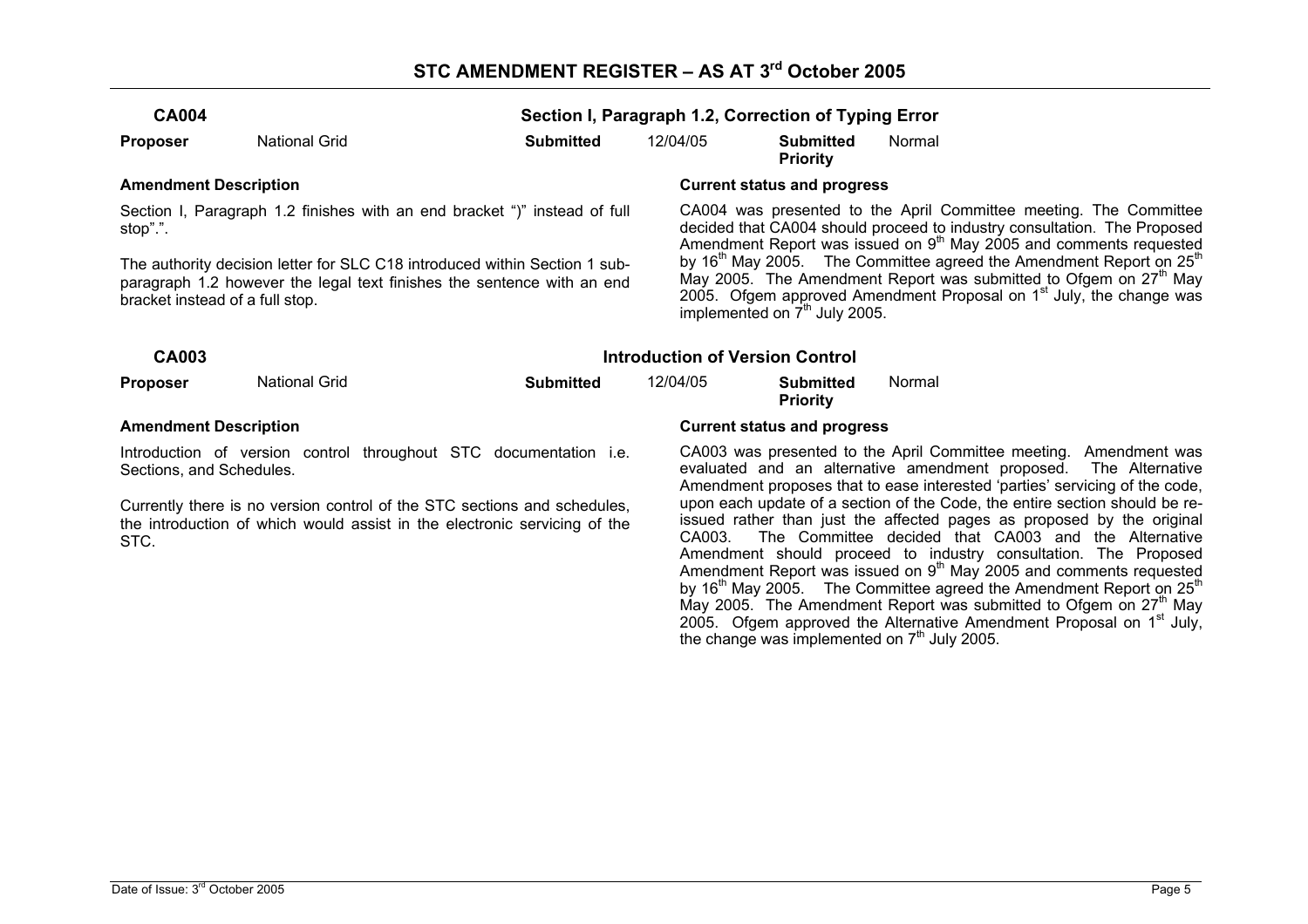| <b>CA002</b>                                                                                   |                                                                                                                                               | Section I, Paragraph 9.1 – Correction of sub-paragraphs numbering |                                                                                                                                                                                                                                                                                                    |                                     |                                                                                                                                                                                                                                                                                                                                                                                             |  |  |
|------------------------------------------------------------------------------------------------|-----------------------------------------------------------------------------------------------------------------------------------------------|-------------------------------------------------------------------|----------------------------------------------------------------------------------------------------------------------------------------------------------------------------------------------------------------------------------------------------------------------------------------------------|-------------------------------------|---------------------------------------------------------------------------------------------------------------------------------------------------------------------------------------------------------------------------------------------------------------------------------------------------------------------------------------------------------------------------------------------|--|--|
| <b>Proposer</b>                                                                                | <b>National Grid</b>                                                                                                                          | <b>Submitted</b>                                                  | 12/04/05                                                                                                                                                                                                                                                                                           | <b>Submitted</b><br><b>Priority</b> | Normal                                                                                                                                                                                                                                                                                                                                                                                      |  |  |
| <b>Amendment Description</b>                                                                   |                                                                                                                                               |                                                                   |                                                                                                                                                                                                                                                                                                    | <b>Current status and progress</b>  |                                                                                                                                                                                                                                                                                                                                                                                             |  |  |
| instead of 9.1.1                                                                               | Sub-paragraph numbering for Section I, paragraph 9.1 starts at 9.1.2<br>Correction of sub-paragraph numbering of Section I, Paragraph 9.1 and |                                                                   |                                                                                                                                                                                                                                                                                                    |                                     | CA002 was presented to the April Committee meeting. The Committee<br>decided that CA002 should proceed to industry consultation. The Proposed<br>Amendment Report was issued on 9 <sup>th</sup> May 2005 and comments requested<br>by 16 <sup>th</sup> May 2005. The Committee agreed the Amendment Report on $25th$<br>May 2005. The Amendment Report was submitted to Ofgem on $27th$ May |  |  |
|                                                                                                | amend subsequent paragraph numbering and cross referencing<br>accordingly throughout paragraph 9.                                             |                                                                   |                                                                                                                                                                                                                                                                                                    | implemented on $7th$ July 2005.     | 2005. Ofgem approved Amendment Proposal on $1st$ July, the change was                                                                                                                                                                                                                                                                                                                       |  |  |
| <b>CA001</b>                                                                                   |                                                                                                                                               | Section J, Paragraph 1.1 – Correction of Referencing Error        |                                                                                                                                                                                                                                                                                                    |                                     |                                                                                                                                                                                                                                                                                                                                                                                             |  |  |
| <b>Proposer</b>                                                                                | <b>National Grid</b>                                                                                                                          | <b>Submitted</b>                                                  | 12/04/05                                                                                                                                                                                                                                                                                           | <b>Submitted</b><br><b>Priority</b> | Normal                                                                                                                                                                                                                                                                                                                                                                                      |  |  |
| <b>Amendment Description</b>                                                                   |                                                                                                                                               |                                                                   | <b>Current status and progress</b>                                                                                                                                                                                                                                                                 |                                     |                                                                                                                                                                                                                                                                                                                                                                                             |  |  |
| Section J, Paragraph 1.1 refers to 'Section I' and requires correction to<br>read 'Section J'. |                                                                                                                                               |                                                                   | CA001 was presented to the April Committee meeting. The Committee<br>decided that CA001 should proceed to industry consultation. The Proposed<br>Amendment Report was issued on 9 <sup>th</sup> May 2005 and comments requested                                                                    |                                     |                                                                                                                                                                                                                                                                                                                                                                                             |  |  |
| 1.1.                                                                                           | Correction of referencing error at the beginning of Section J, Paragraph                                                                      |                                                                   | by 16 <sup>th</sup> May 2005. The Committee agreed the Amendment Report on $25th$<br>May 2005. The Amendment Report was submitted to Ofgem on 27 <sup>th</sup> May<br>2005. Ofgem approved Amendment Proposal on 1 <sup>st</sup> July, the change was<br>implemented on 7 <sup>th</sup> July 2005. |                                     |                                                                                                                                                                                                                                                                                                                                                                                             |  |  |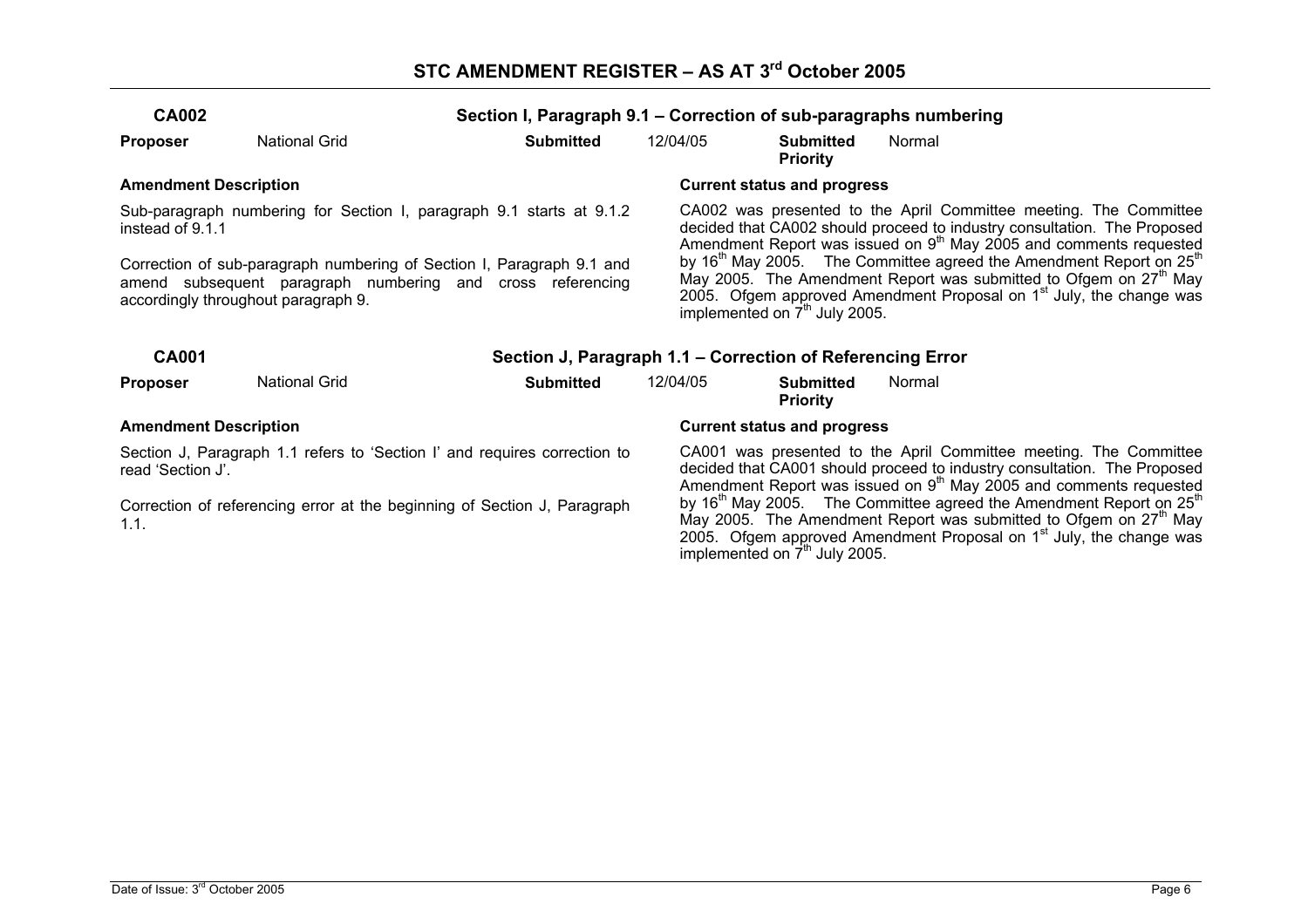All documents referred to in the Amendment Register are available on the National Grid CUSC website.

| <b>CAP105</b> |                               | Change of Company Name for National Grid Company plc (NGC) |  |                              |        |  |
|---------------|-------------------------------|------------------------------------------------------------|--|------------------------------|--------|--|
|               | <b>Proposer</b> National Grid | <b>Submitted</b> $17/08/05$                                |  | Submitted<br><b>Priority</b> | Normal |  |

**Amendment Description Current status and progress** 

It is proposed that the CUSC is amended to reflect the recent Company Name change of National Grid Company plc (NGC) to National Grid Electricity Transmission plc (NGET).

**Impact on STC:** 

None identified

| CAP105 was presented to the August Panel meeting. The Panel decided                  |
|--------------------------------------------------------------------------------------|
| that CAP105 should proceed to industry consultation. The consultation                |
| report was circulated on $2^{nd}$ September, with a closing date of $3^{rd}$ October |
| 2005.                                                                                |

| <b>CAP104</b>                                                        |                               | Amendments to System to Generator Intertrip related terms<br>concurrently defined in the Grid Code and the CUSC |          |                                                  |  |
|----------------------------------------------------------------------|-------------------------------|-----------------------------------------------------------------------------------------------------------------|----------|--------------------------------------------------|--|
|                                                                      | <b>Proposer</b> National Grid | <b>Submitted</b>                                                                                                | 17/08/05 | <b>Submitted</b><br><b>Priority</b> Normal       |  |
| <b>Amendment Description</b>                                         |                               |                                                                                                                 |          | <b>Current status and progress</b>               |  |
| This amondmant proposal socks to remove the definitions of quotam to |                               |                                                                                                                 |          | CAD104 was procepted to the August Dapel moeting |  |

This amendment proposal seeks to remove the definitions of system to generator Inter-trip categories from the CUSC and replace them with a reference to the Grid Code where they are concurrently defined in an identical manner.

**Impact on STC:** 

None identified

CAP104 was presented to the August Panel meeting. The Panel decided that CAP104 should proceed to industry consultation. The consultation report was issued on  $\,$  30<sup>th</sup> August 2005 with a closing date of 30<sup>th</sup> September 2005.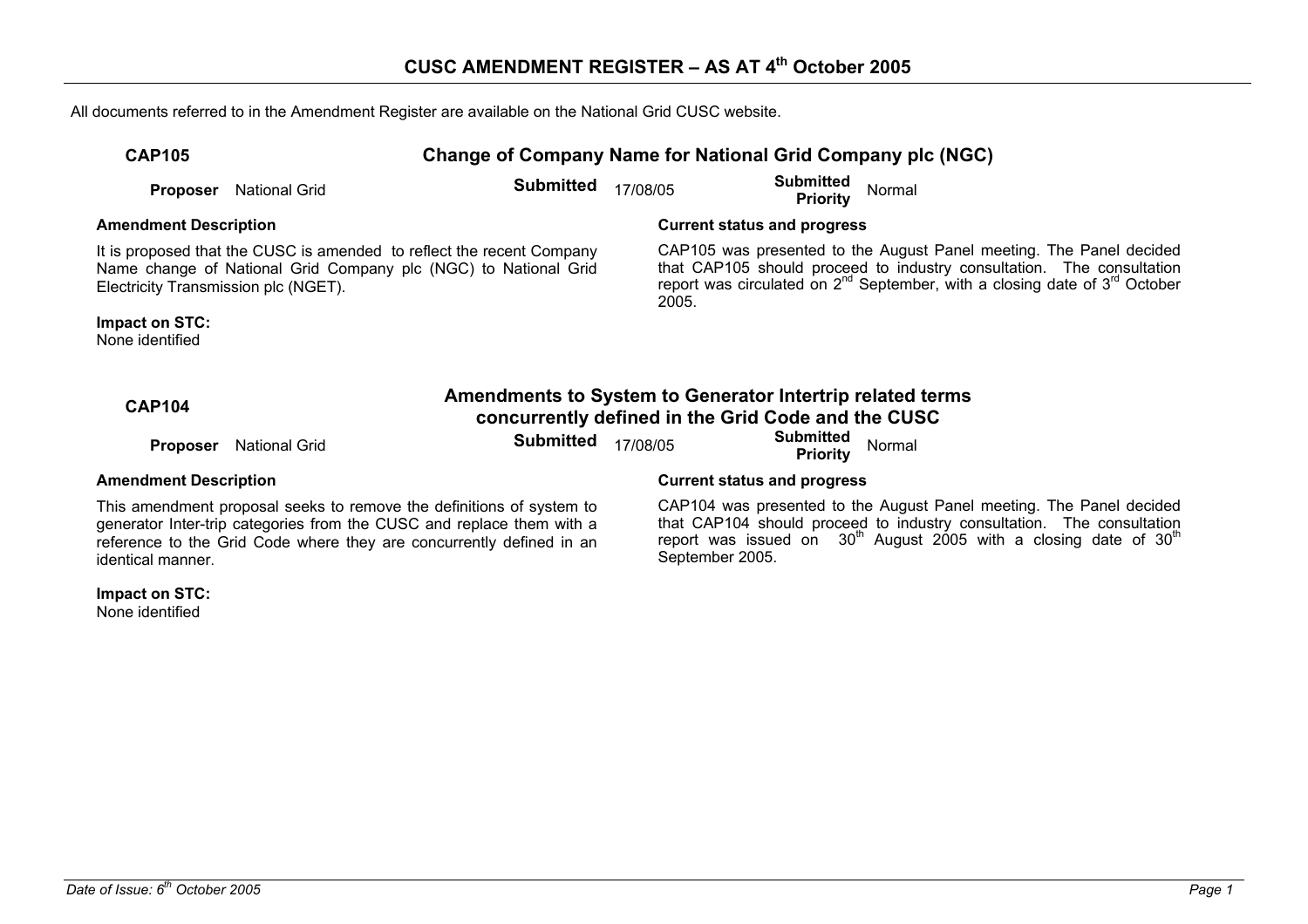**Flexibility of Working Group Internal Procedures** 

**Proposer** National Grid **Submitted** 21/07/05 **Submitted Priority** Normal

This proposal would provide increased flexibility to the Working Group process by providing the Working Group with the ability to unilaterally alter membership for the period up to the next Amendments Panel, following which the Amendments Panel could either uphold or overturn the Working Group changes of membership.

Furthermore, it proposes that Working Group members are able to agree a three day timetable for the approval of Working Group Reports by the Working Group if all Working Group Members agree to this. However, in the event of no agreement, the standard five day timetable for approval would remain

## **Impact on STC:**

None identified

### **Amendment Description Current status and progress**

CAP103 was presented to the July Panel. The Panel determined that CAP103 should be considered by the Governance Standing Group, acting as a Working Group and report back to the September Panel. The Panel at the September meeting determined that CAP103 should proceed to wider industry consultation. The consultation report was circulated on  $30<sup>th</sup>$ September, with a closing date of  $14<sup>th</sup>$  October 2005

#### **CAP102 Revision of CUSC Amendment Provisions to allow a Proposer to State whether they believe their Amendment has a Security of Supply Dimension which Means in the View of the Proposer it should be Excluded from the Appeals Mechanism by the Authority**

| <b>Proposer</b> National Grid | <b>Submitted</b> 21/07/05 | <b>Submitted</b><br><b>Priority</b> | Normal |  |
|-------------------------------|---------------------------|-------------------------------------|--------|--|
|                               |                           |                                     |        |  |

Section 8.17 lists the information a Proposer needs to provide in order to table a CUSC Amendment. It is proposed that an additional optional area of information is sought, namely whether in the Proposers view a security of supply issue could arise were their amendment to be delayed by an Appeal and in the Proposers view the Authority should exclude the Amendment from the Appeals Mechanism on security of supply grounds.

**Impact on STC:**  None identified

### **Amendment Description Current status and progress**

CAP102 was presented to the July Panel. The Panel determined that CAP102 should be considered by the Governance Standing Group, acting as a Working Group and present their Final Report to the September Panel. National Grid indicated it wished to withdraw CAP102 on 26/08/05 in accordance with the withdrawal process under Paragraph 8.15.8 of the CUSC and this process has now commenced. CAP102 was formally withdrawn on 3<sup>rd</sup> October 2005.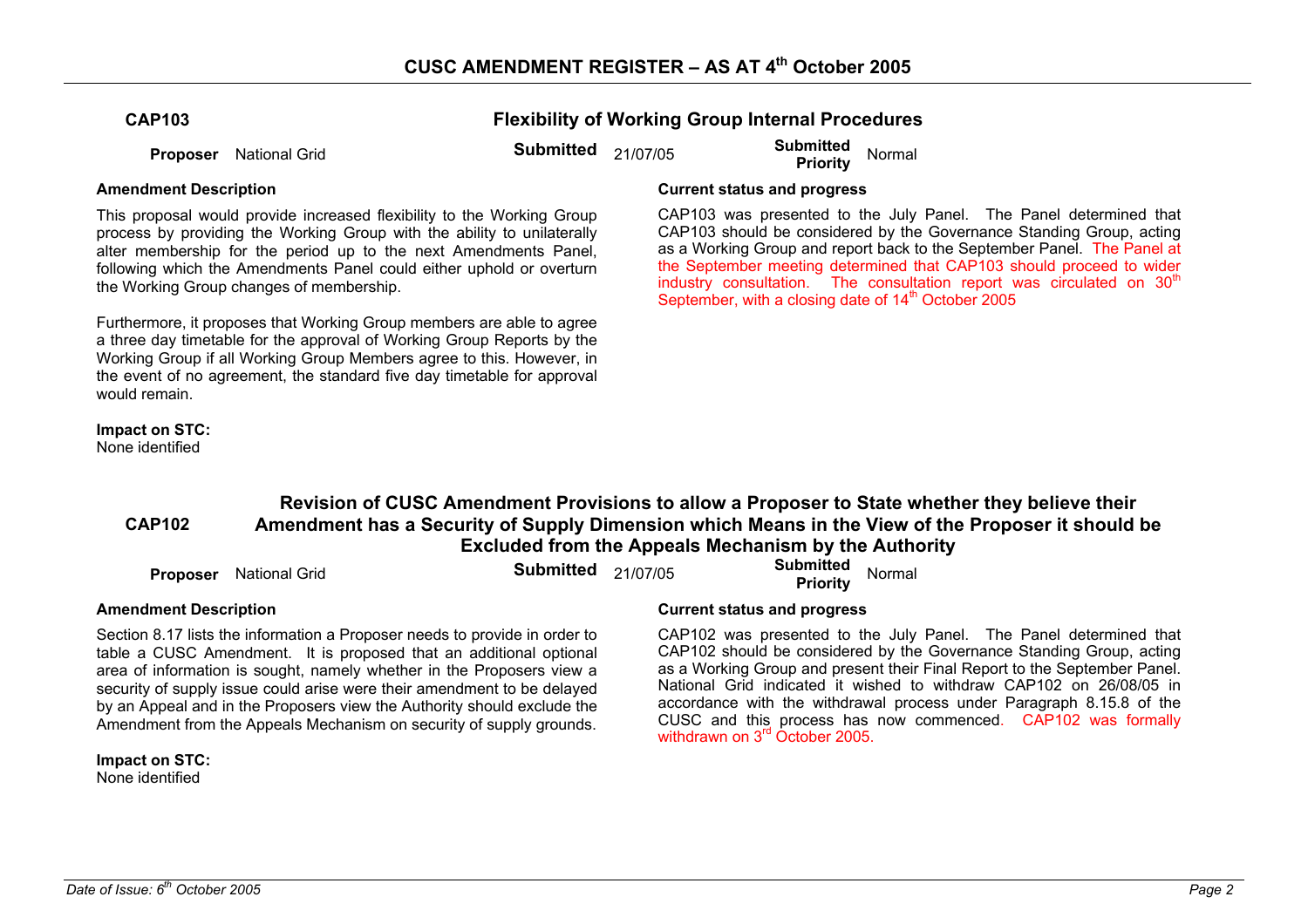# **CUSC AMENDMENT REGISTER – AS AT 4th October 2005**

#### **CAP100/101 Revision of CUSC Amendment Provisions to Ensure that Amendment Reports Include a Collective CUSC Panel Recommendation Removal of the Amendments Panel Chairman's Casting Vote – In Context of Amendments Panel Recommendations**

**Proposer** National Grid **Submitted** 21/07/05 **Submitted Priority** Normal

**CAP100 has been amalgamated with CAP101** 

CUSC Amendment Reports currently contain a Section for Panel Members views to be recorded. However, there is no opportunity for the Amendments Panel to make, and have recorded within the final Amendment Report, a collective recommendation to the Authority as to whether an Amendment proposal (and any Alternative Amendments) in the view of the Amendments Panel, better facilitate the Applicable Code Objectives.

Following discussions with the Governance Standing Group, NGC propose that when an Amendment Report has reached the point at which it would currently go to the Authority (i.e after the Amendments Report has been circulated to the Industry in draft form) it should instead be tabled at the next Amendments Panel.

The Amendments Panel would be required to vote as to whether they believed that the Amendment Proposal, and any Alternatives, better facilitated the Applicable Code Objectives. This vote would be recorded in the Panel Members Views Section. (Clearly Panel Members could abstain should they so wish.) In addition to the vote, any comments that Panel Members wished to have recorded, in relation to their view as to whether a proposal better facilitated the Applicable Code Objectives would also be noted within this section. Following the Amendments Panel Meeting, the Amendment Report, including the Panel Vote and views would be circulated to the Panel for 5 business days, to allow Panel Members a chance to check the factual accuracy of the way in which their views had been recorded. The Amendment Report would at that point be sent to the Authority.

**Impact on STC:**  None identified

#### **Amendment Description Current status and progress**

CAP100 was presented to the July Panel. The Panel determined that CAP100 should be considered by the Governance Standing Group, acting as a Working Group and present their Final Report to the September Panel. At the August Panel, it was agreed to amalgamate CAP100 with CAP101. The Panel at the September meeting determined that CAP100/101 should proceed to wider industry consultation. The consultation report was circulated on  $30<sup>th</sup>$  September, with a closing date of  $14<sup>th</sup>$  October 2005.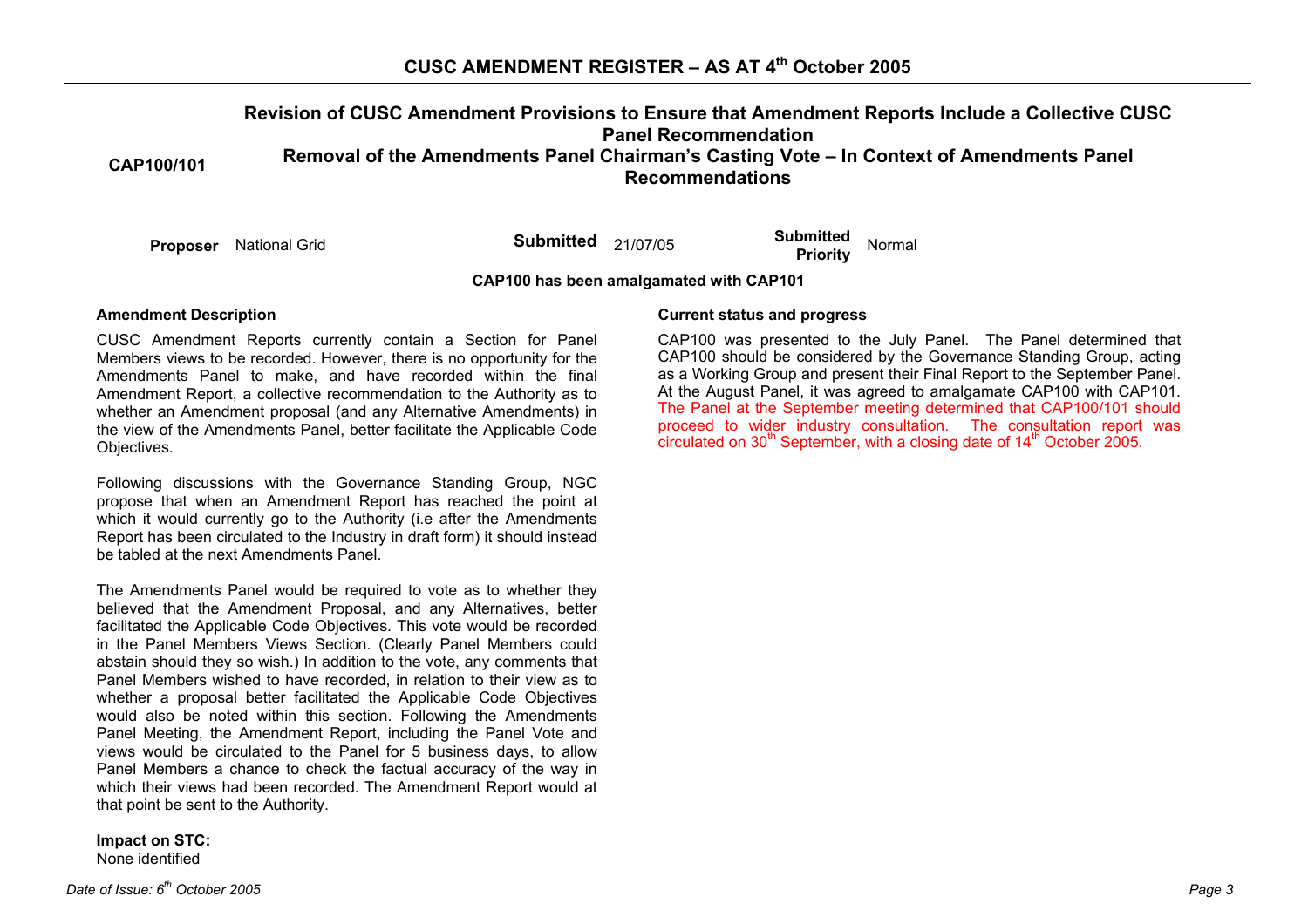**Incorporation of Additional Credit Management Tools** 

**Proposer** Bizzenergy **Submitted** 21/07/05 **Submitted Proposer** Bizzenergy **Submitted** 21/07/05 **Submitted** Priority

This amendment seeks to Modify the CUSC to incorporate provisions to allow the use of:

- 1. A Performance Bond
- 2. Bi-lateral insurance
- 3. Independent Security
- 4. Advanced Payment

Objectives incorporating the Best Practice Guidelines for Network Operator Credit Cover Conclusions Document published in February 2005 by OFGEM.

**Impact on STC:** 

None identified

### **Amendment Description Current status and progress**

CAP099 was presented to the July Panel. The Panel determined that CAP099 should be considered by a Working Group, and present their Final Report to the September Panel. The Panel at the September meeting determined that CAP099 should proceed to wider industry consultation. The consultation report was circulated on  $28<sup>th</sup>$  September , with a closing date of 28<sup>th</sup> October 2005.

| <b>CAP098</b> |  |  |
|---------------|--|--|
|               |  |  |

### **Reassessment of Suppliers Value at Risk**

**Proposer** BizzEnergy **Submitted** 21/07/05 **Submitted Proposer** BizzEnergy **Submitted** 21/07/05 **Submitted** Priority

This amendment seeks to modify the CUSC to provide for monthly reconciliations of Users use against best available data so as to reduce the risks associated with forecasting errors. In addition, it proposes to reduce Security Cover required to reflect increased frequency of reconciliations and reduced Value at Risk

**Impact on STC:**  None identified

### **Amendment Description Current status and progress**

CAP098 was presented to the July Panel. The Panel determined that CAP098 should be considered by a Working Group, and present their Final Report to the September Panel. BizzEnergy indicated it wished to withdraw CAP098 on 05/09/05 in accordance with the withdrawal process under Paragraph 8.15.8 of the CUSC. CAP098 was formally withdrawn on 3<sup>rd</sup> October 2005.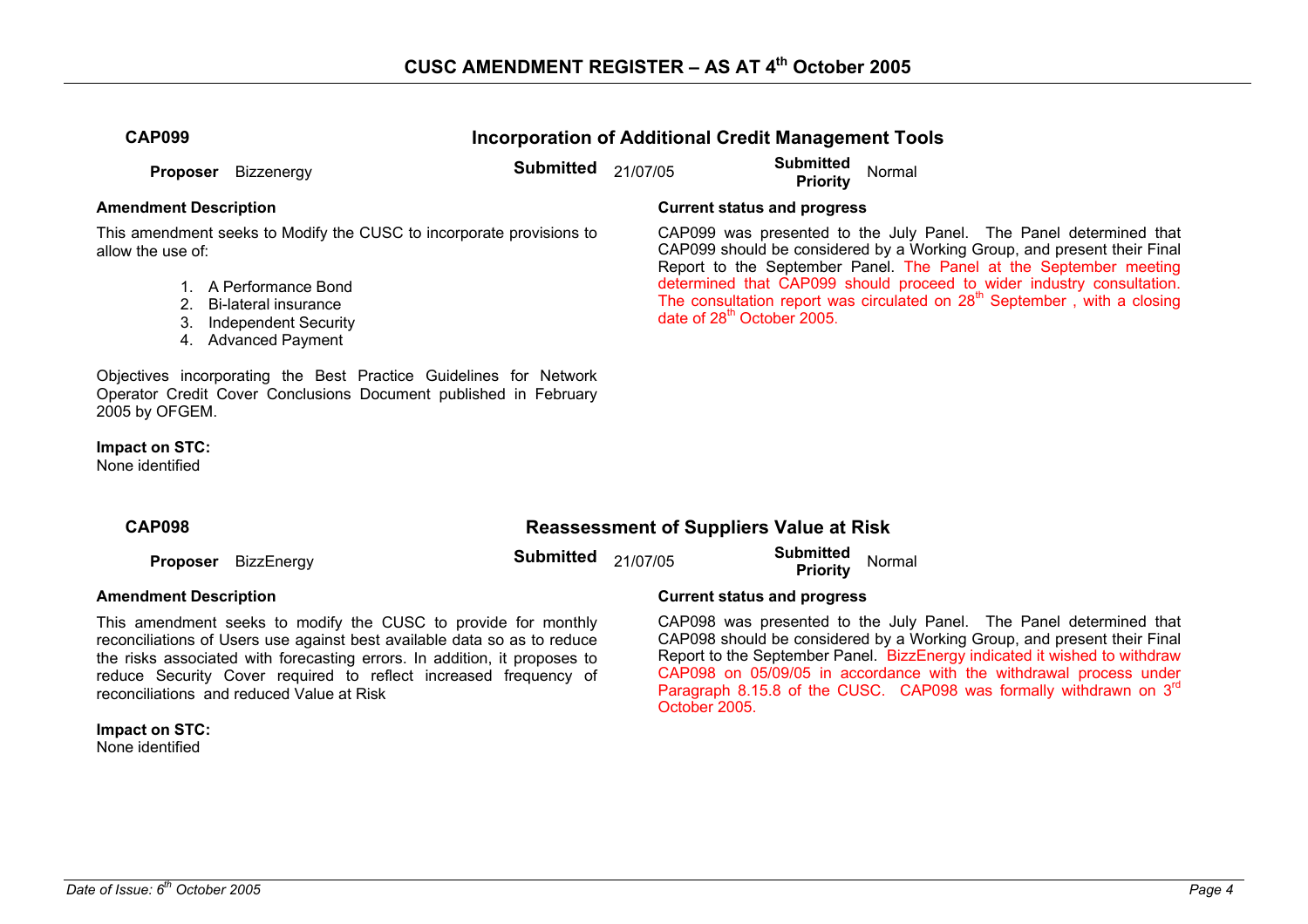### **CAP097 Revision to the Contractual Requirements for Small and Medium Embedded Power Stations under 6.5**

**Proposer** National Grid **Submitted** 21/07/05 **Submitted Proposer** National Grid

This Amendment Proposal clarifies NGC's requirements from Embedded Small and Medium Power Stations in order to efficiently discharge its obligations imposed through the Transmission Licence and the Act. In setting out the requirements this Amendment Proposal recognises the Grid Code LEEMPS proposal in relation to the NGC/ DNO / Medium Power Station interfaces and seeks to ensure the CUSC processes under CUSC 6.5 are consistent with the requirements of the Grid Code.

This Amendment Proposal therefore includes additional requirements that whilst stand-alone support proposals by the LEEMPS working group under the Grid Code. The Grid Code changes are based on an indirect relationship between NGC and Embedded Medium Power Stations, facilitated via the DNO. The DNO would ensure the Embedded Medium Power Station complies with the relevant requirements of the Grid Code, including the provision of information to allow NGC to assess the impact of an Embedded development on the Transmission System.

#### **Impact on STC:**

Potential backing off into the STC of NGET's proposals in respect with the Statement of Works needs to be considered and potentially given CAP097 is still at the Working Group stage further issues could still arise.

### **Amendment Description Current status and progress**

CAP097 was presented to the July Panel. The Panel determined that CAP097 should be considered by a Working Group and present their Final Report to the October Panel.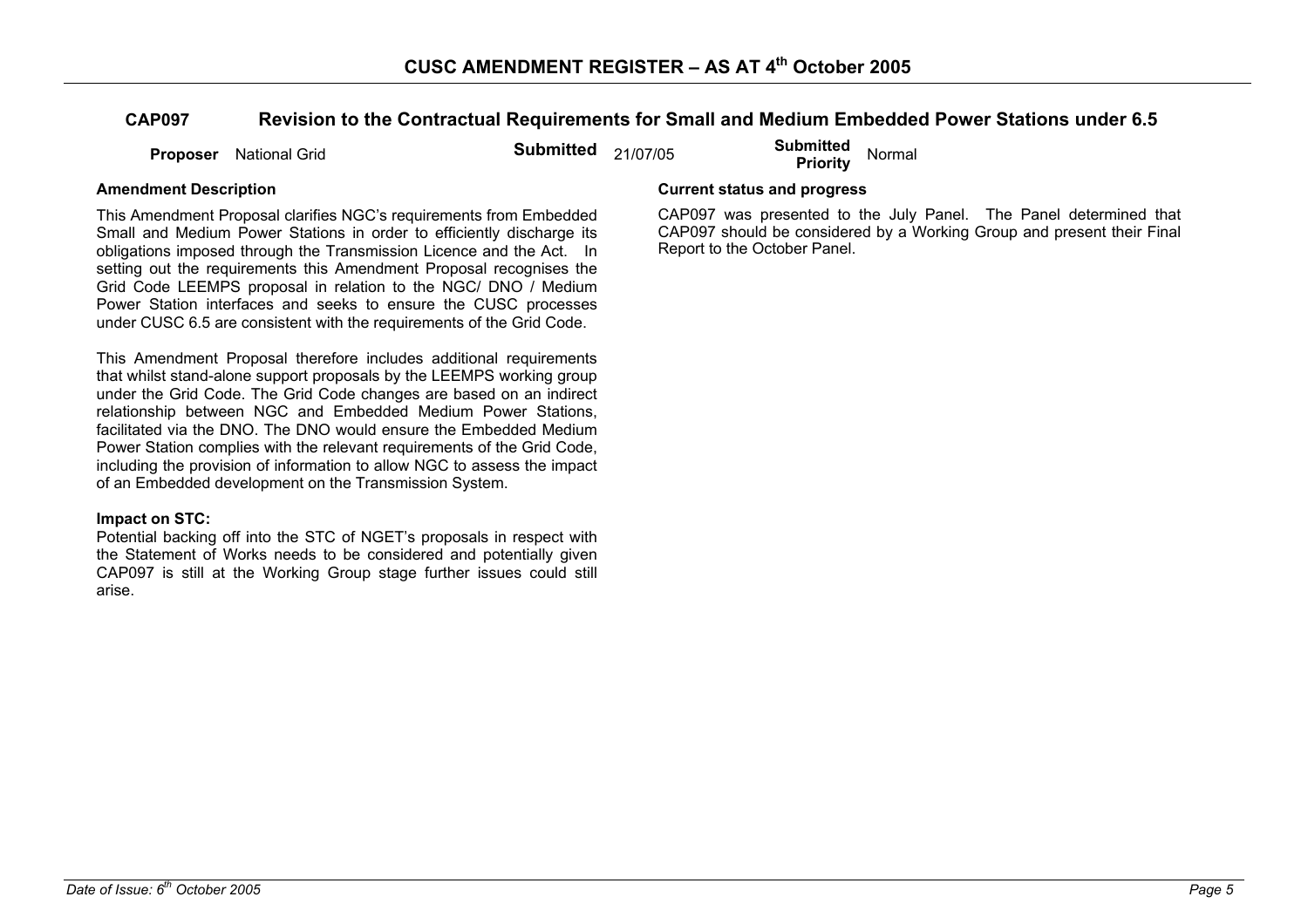**Revisions Resulting from Interconnector Separation** 

**Proposer** National Grid **Submitted** 21/07/05 **Submitted Proposer** National Grid

The amendment removes certain provisions in the CUSC relating to the French Interconnector. This is currently part of National Grid Company plc (NGC), but is in the process of being transferred into a separate legal entity, NGT Interconnectors Ltd (NGTIL), as part of the process of interconnector licensing. Once this separation has occurred, it will be appropriate to amend the CUSC to reflect the consequential effects of separation on the CUSC obligations relating to the roles of Interconnector Error Administrator and Interconnector Owner.

### **Amendment Description Current status and progress**

CAP096 was presented to the July Panel. The Panel determined that CAP096 should proceed directly to wider industry consultation. The Consultation Document was issued on 5/08/05. The Consultation will close on 2/09/05. National Grid indicated it wished to withdraw CAP096 on 26/08/05 in accordance with the withdrawal process under Paragraph 8.15.8 of the CUSC and this process has now commenced. CAP096 was formally withdrawn on 3rd October 2005.

#### **Impact on STC:**

None identified

### **CAP095 Removal of Operational Day Reference from Ex Post Publication of Response Information**

**Proposer** National Grid **Submitted** 15/06/05 **Submitted Priority** Normal

CAP095 will align the timeframes for the publication of ex ante and ex post information on mandatory frequency response on a calendar basis in preparation for the implementation of CAP047 on 1<sup>st</sup> October 2005.

**Impact on STC:**  None identified

### **Amendment Description Current status and progress**

The Panel agreed that CAP095 should go straight to industry consultation. The Consultation opened on 06/07/05 and will close on 5/08/05. The Amendment Report was submitted to Ofgem on 19/08/05.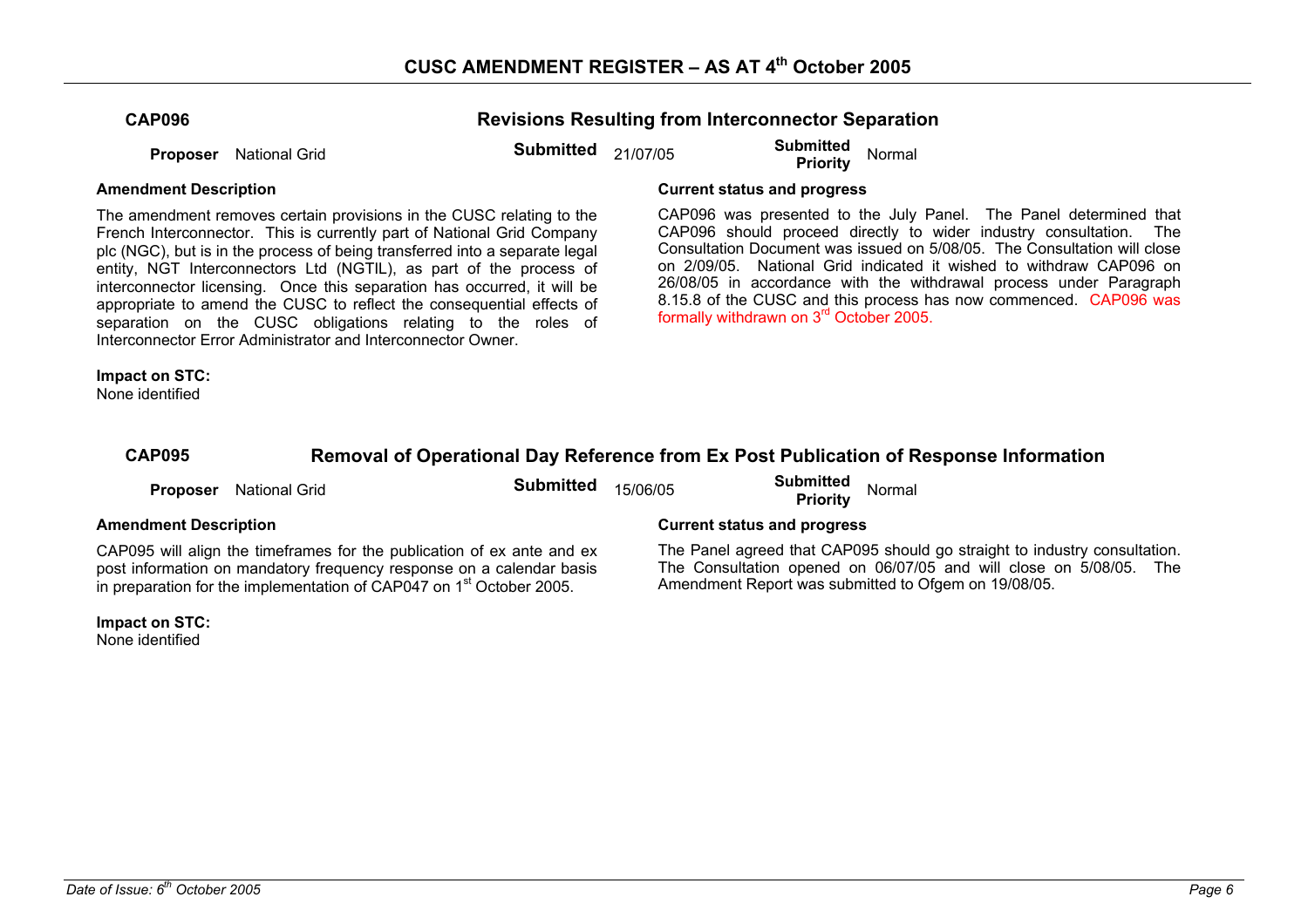| <b>CAP094</b> |  |  |
|---------------|--|--|
|---------------|--|--|

**Proposer** First Hydro **Submitted** 15/06/05 **Submitted Proposer** First Hydro **Submitted Submitted** 15/06/05 **Priority** 

**Limited Duration Transmission Entry Capacity** 

CAP094 seeks to introduce a new access product – Limited Duration Transmission Entry Capacity (LDTEC). The current access products do not embrace circumstances where TEC is available for the remainder of the financial year but NGC is not able to grant enduring TEC because of the time taken to analyse a proposal or future rights not being available. The new product would also extend to circumstances where the generator only requires TEC for the remainder of the financial year and does not require enduring TEC rights.

### **Impact on STC:**

Same philosophy as Short Term TEC is expected to be applied to new products therefore no additional data required from TOs. However, TO's to be informed of any additional increase in access in their area.

### **Amendment Description Current status and progress**

The Panel agreed that CAP094 should be considered by a Working Group reporting back to the August Panel. The Panel agreed to an extension of the working group consideration of one month and that the Working Group Report should be presented to the September Panel meeting. The Panel determined at the September meeting that CAP094 should proceed to wider industry consultation. The consultation report was circulated on  $4<sup>th</sup>$ October, with a closing date of  $4<sup>th</sup>$  November 2005.

# **CAP093 Enabling the Flow of Electricity From Distribution Systems Into the Transmission System at Grid Supply Points**

| <b>Proposer</b> Central Networks | <b>Submitted</b> $15/06/05$ | <b>Submitted</b> Normal<br><b>Priority</b> |
|----------------------------------|-----------------------------|--------------------------------------------|
| Amendment Description            |                             | <b>Current status and progress</b>         |

CAP093 aims to recognise the flow of electricity from distribution systems into the transmission system at Grid Supply Points. This will be achieved by altering the CUSC definitions of Grid Supply Point and Distribution System, and by making any necessary consequential changes.

### **Impact on STC:**

The definition of Distribution System changes if either the original or Working Alternative Amendment Proposal is approved. Currently the STC definition refers to the CUSC as at the Code Effective Date. If the CUSC was amendment with the new definition, the STC would still refer to the previous definition of the term. The STC definition may have to be updated to reflect CUSC changes.

### The Panel agreed that CAP093 should be considered by a Working Group reporting back to the September Panel. The Panel at the September meeting determined that CAP093 should proceed to wider industry consultation. The consultation report was circulated on 29<sup>th</sup> September, with a closing date of 31<sup>st</sup> October 2005.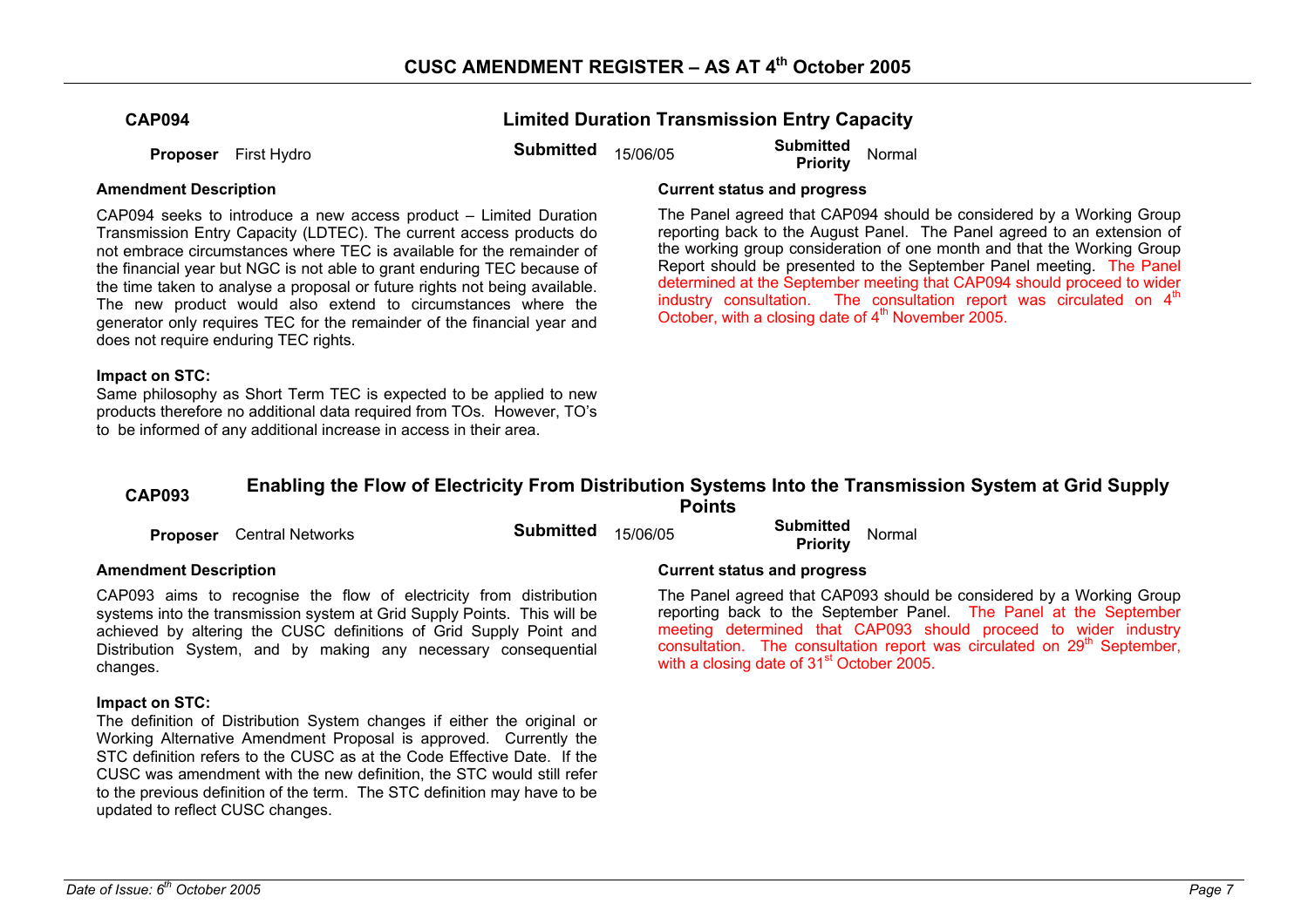### **CAP092 Consistent Generation Use of System Charge Liability Provisions for Transmission Access Products.**

**Proposer** e.on **Submitted** 15/06/05 **Submitted Priority** Normal

CAP092 seeks to cap the charges payable for STTEC and/or TEC in any one financial year to that which would have been paid for TEC alone. The proposer argues that paying more for tranches of STTEC compared to what would have been paid in annual TEC charges is an unintended consequence of the introduction of the product. The proposer argues that this gives rise to discrimination and thus adverse effects on competition.

**Impact on STC:** 

None identified

### **Amendment Description Current status and progress**

The Panel agreed that CAP092 should be considered by a Working Group reporting back to the August Panel. At the August Panel Meeting, it was agreed that the Working Group Report should be presented to the September Panel meeting. The Panel at the September meeting determined that CAP092 should proceed to wider industry consultation. The consultation report was circulated on  $27<sup>th</sup>$  September, with a closing date of 28th October 2005.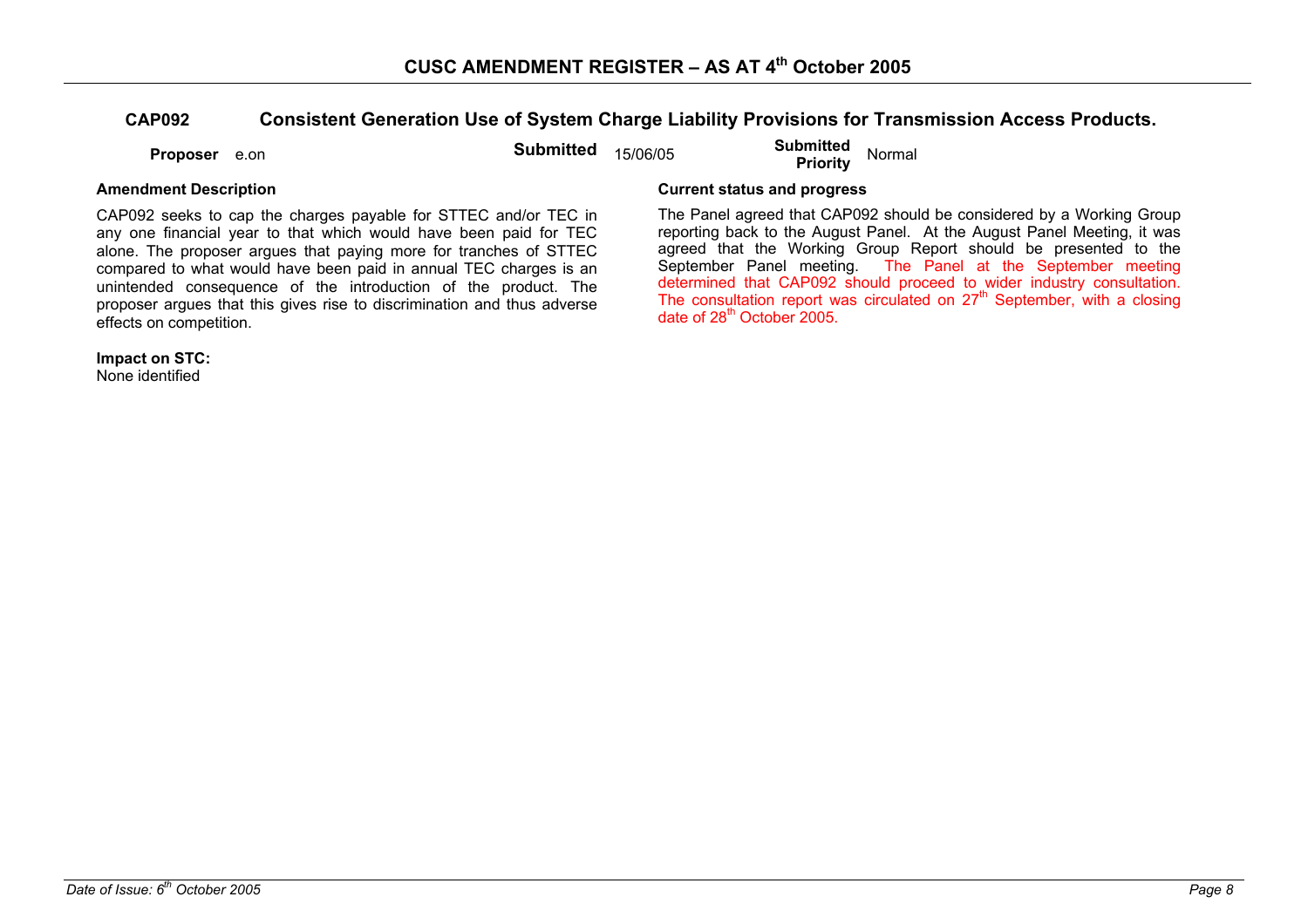# **CAP091 Establishment and maintenance of an Unsecured Credit Allowance for Rated and Unrated Companies and the alignment of the Value at Risk calculation with current best practice.**

**Proposer** BizzEnergy **Submitted 20/05/05 <b>Submitted Proposer** BizzEnergy **Submitted** 20/05/05 **Submitted** Priority

This amendment seeks to Modify the CUSC to incorporate provisions for unrated companies to establish an appropriate line of credit in accordance with the CUSC Objectives taking account of the Best Practice Guidelines for Network Operator Credit Cover Conclusions Document published in February 2005 by OFGEM.

For example it is anticipated that at a high level the modification should include amongst other things:

- 1. Establish an unsecured credit allowance for unrated counterparties by using the payment record.
- 2. Where a company rated in the lower bands or an unrated counterparty seeks to increase its unsecured credit allowance it can do so by submitting to independent assessment of its creditworthiness.
- 3. Recalculation of the Demand Reconciliation Credit Cover amount of 10%.

#### **Impact on STC:**

None identified

### **Amendment Description Current status and progress**

 CAP091 was presented to the May 2005 Panel. The Panel determined that CAP091 should be considered by a Working Group reporting back to the August 2005 Panel. At the July Panel, the Working Group made representation that CAP091 should be merged with the previously merged CAP089/090. The Working Group presented their combined Final Report to the August Panel. The Panel determined that CAP0089/09091 should proceed to wider industry consultation. The consultation report was circulated on  $2^{nd}$  September, with a closing date of  $3^{rd}$  October 2005.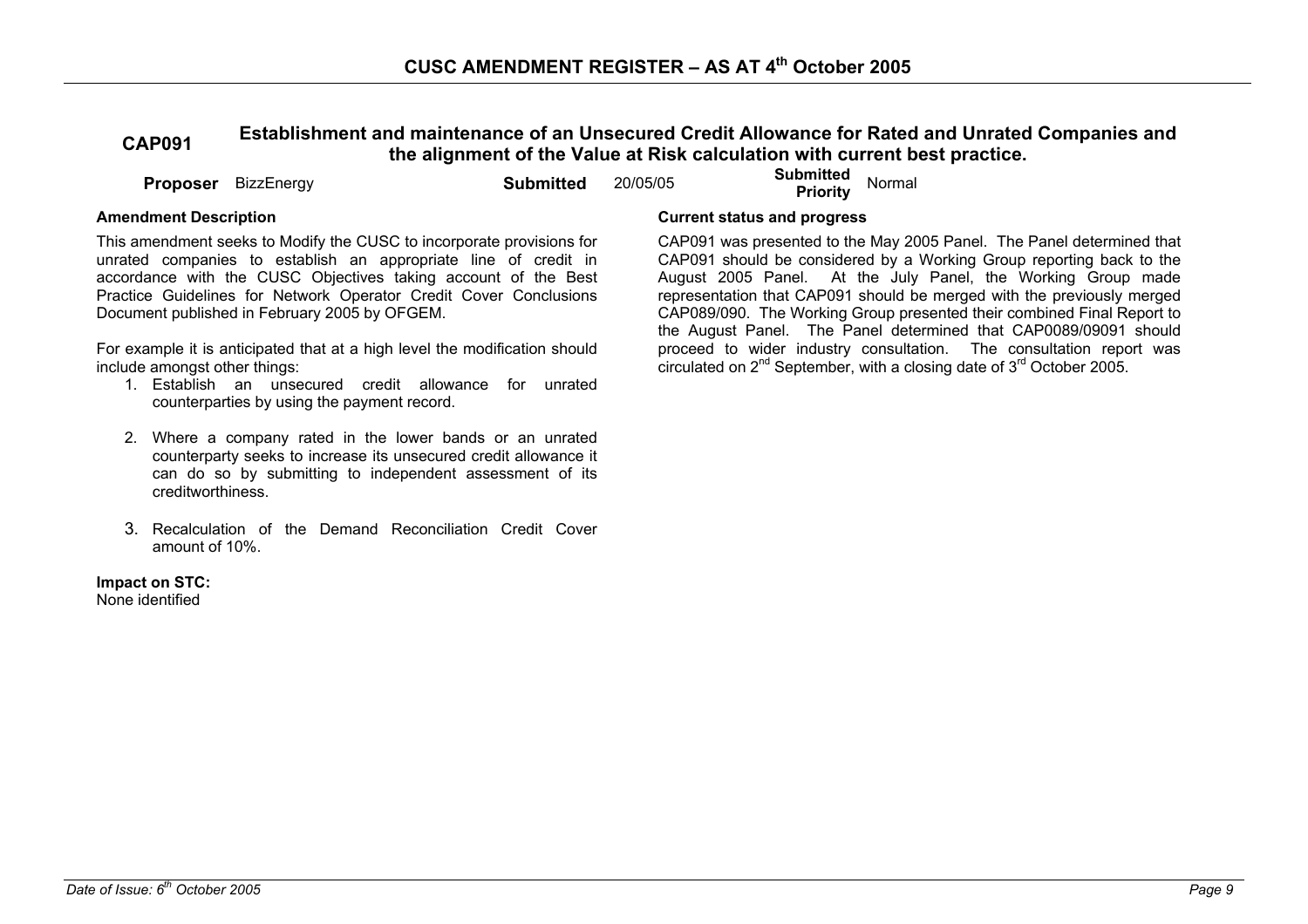### **CAP090 Credit Limits for rated companies**

**Proposer** National Grid **Submitted** 20/05/05 **Submitted Priority** Normal

The amendment seeks to address and codify Ofgem's recommendations within its Network Operator Best Practice quidelines.

This amendment would introduce the rules of establishing individual user limits based on a percentage of the maximum credit limit.

CAP:089 proposed that the CUSC should set a maximum credit limit based on 2% of Regulatory Asset Value of an individual Network Operator. This proposal is that individual counterparty credit limits and those that use Parent Company Guarantees or aggregates of both, should be set using credit ratings applied under the 'Basel 2' rules for determining bank capital adequacy. The implication is that the maximum credit allowances of 100 percent of maximum credit limit for AAA/AA and 40 percent for A. For the third band, (BBB) NGC proposes, consistent with Ofgem's guidelines, that the above allowance be further subdivided, such that the following are applied to rated entities:

**Impact on STC:** 

None identified

#### **Amendment Description Current status and progress**

 CAP090 was presented to the May 2005 Panel. The Panel determined that CAP090 should be considered by a Working Group reporting back to the August 2005 Panel. At the July Panel the Working Group made representation that CAP's089 and 090 should be merged. The Panel agreed that the Working Group should present a combined Final Report to the August Panel. See CAP091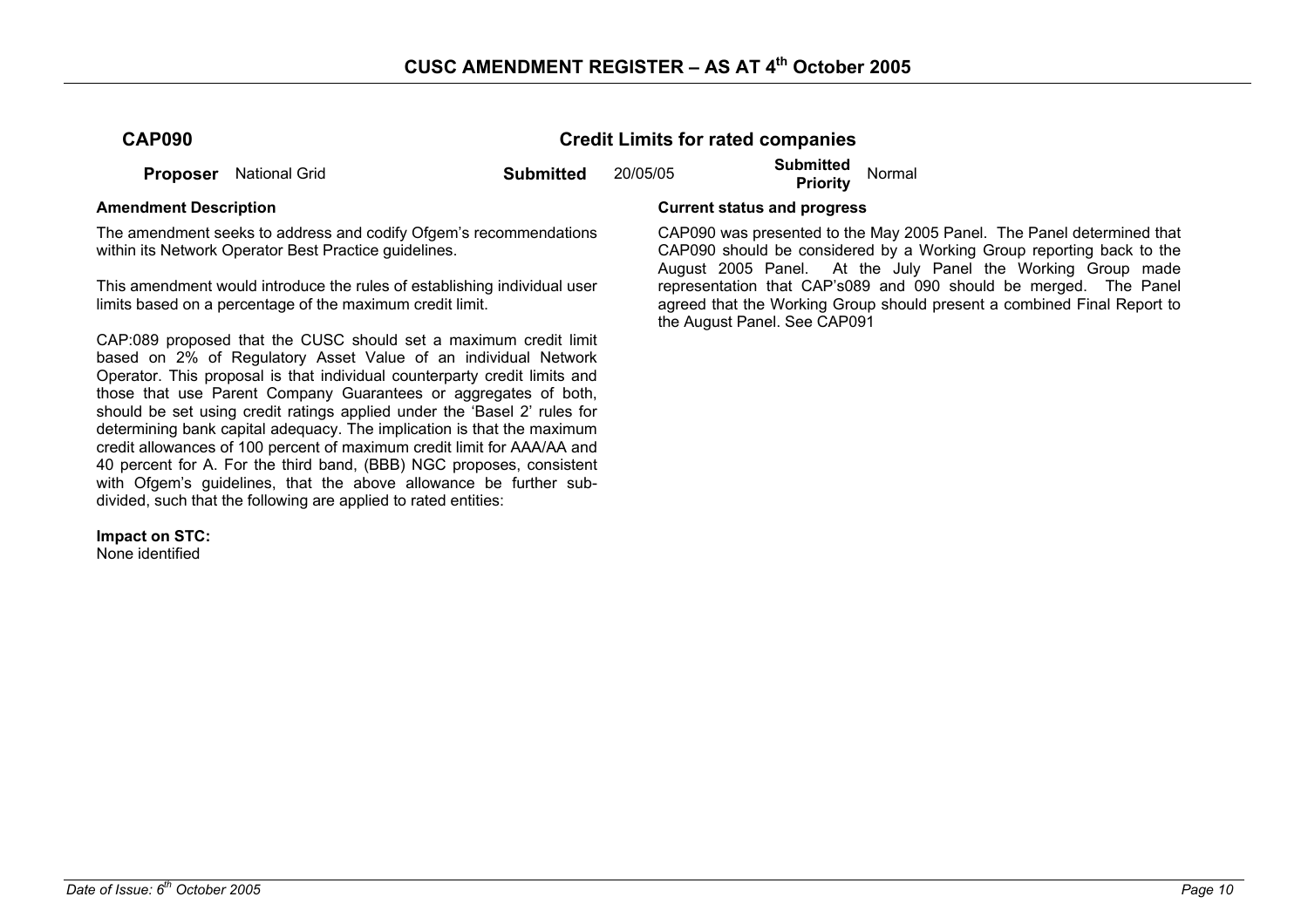### **Maximum Unsecured Credit Limit**

**Proposer** National Grid **Submitted** 20/05/04 **Submitted Priority** Normal

The amendment seeks to address and codify Ofgem's recommendations within its Network Operator Best Practice guidelines.

It is proposed that that Network Operators should set a maximum credit limit based on 2% of Regulatory Asset Value. Currently there is no unsecured credit limit within CUSC if a user has NGC credit rating (A- or A3 respectively as set by Standard and Poor's or Moody's for connection charges, BBB- or Baa3 respectively as set by Standard and Poor's or Moody's for Use of System charges). CUSC will require amending in order to implement the criteria for setting the maximum credit limit.

**Impact on STC:** 

None identified

### **Amendment Description Current status and progress**

 CAP089 was presented to the May 2005 Panel. The Panel determined that CAP089 should be considered by a Working Group reporting back to the August 2005 Panel. See CAP091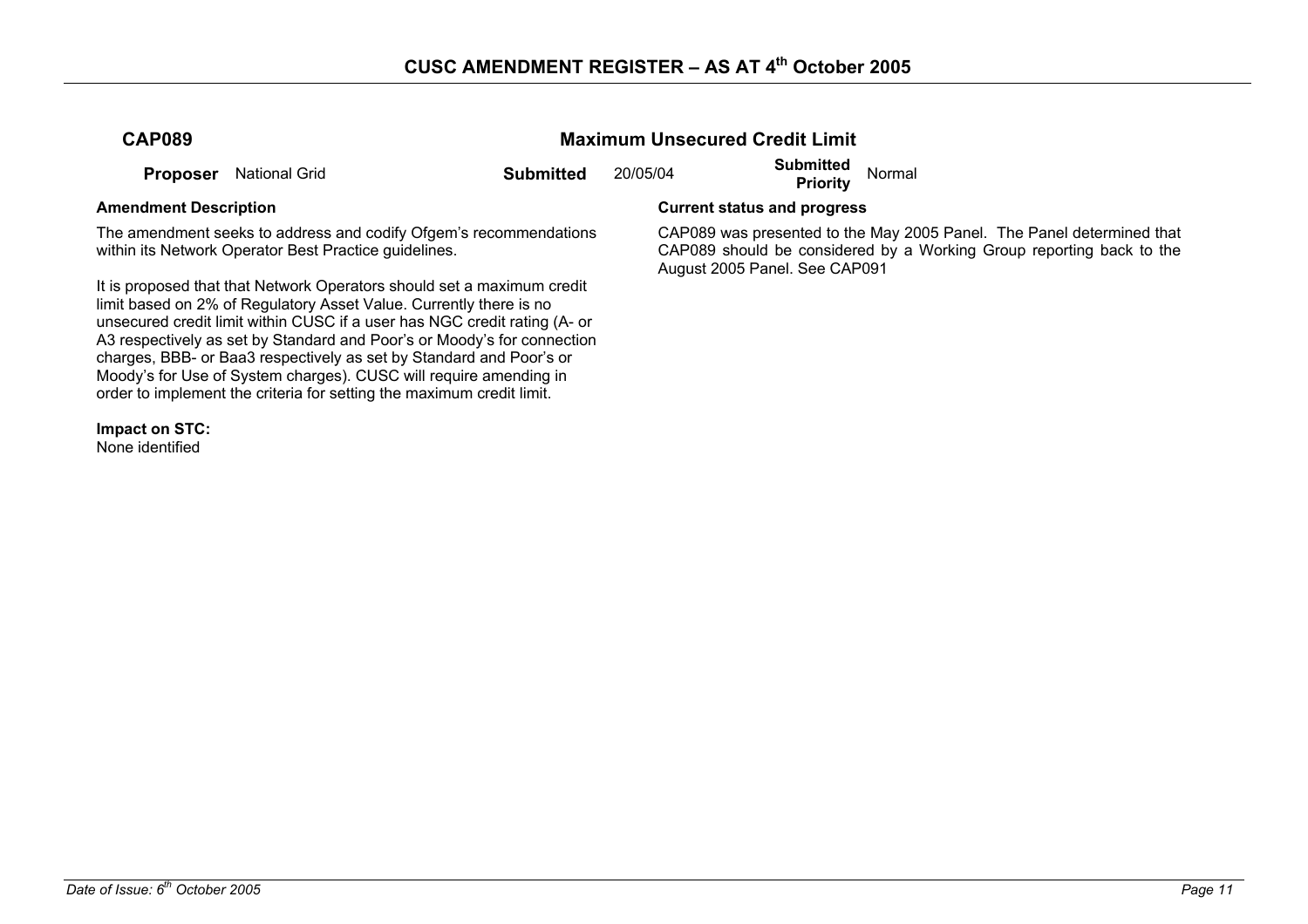**CAP088 Application of late payments of Commercial Debts (Interest) Act 1998** 

**Proposer** National Grid **Submitted** 20/05/05 **Submitted Priority** Normal

The amendment seeks to address and codify Ofgem's recommendations within its Network Operator Best Practice quidelines.

Clause 6.6.5 states the rate of 4% over base rate, accrued daily, can be levied on any CUSC party that fails to pay on the due date any amount properly due.

This amendment is proposed in order to allow the application of the late payment of Commercial Debts (Interest) Act 1998. This would act as an additional incentive to ensure that payments are made in accordance with prevailing contracts, as it allows for interest to be levied on late paid items at a rate equal to a specified base rate plus eight percentage points per annum. This rate is set twice a year on 30 June and 31 December each year. This rate is applicable for the following six-month periods i.e. 1July to 31 December and 1 January to 30 June respectively.

**Impact on STC:** 

None identified

### **Amendment Description Current status and progress**

 CAP088 was presented to the May 2005 Panel. The Panel determined that CAP088 should be considered by a Working Group reporting back to the August 2005 Panel. The consultation report was issued on 5<sup>th</sup> August 2005, with a closing date of  $2^{nd}$  September 2005. The Amendment Report was submitted to Ofgem on  $15^{th}$  September 2005. Ofgem approved submitted to Ofgem on 15<sup>th</sup> September 2005. Amendment Proposal on  $30<sup>th</sup>$  September 2005 for implementation on  $14<sup>th</sup>$ October 2005.

## **CAP087 Revisions to Request for Urgency Process**

**Proposer** British Gas Trading **Submitted** 13/04/05 **Submitted Proposer** British Gas Trading

CAP087 seeks to amend Section 8.21 of the CUSC, which details the process for requesting that an Amendment Proposal be treated urgently. Section 8.21.3 states that the Panel Chairman or Panel Secretary will only consult with the Authority if the Amendments Panel or a majority of the Amendments Panel agrees that the proposal should be treated urgently. This Amendment Proposal would extend that obligation on the Panel Chairman to consult with the Authority on all requests for urgency.

**Impact on STC:**  None identified

### **Amendment Description Current status and progress**

CAP087 was presented to the April Panel meeting. The Panel decided that CAP087 should proceed to industry consultation. The consultation report was issued on 27<sup>th</sup> April 2005. The Amendment Report was submitted to Ofgem on 13/6/05. The Authority approved CAP087 on 15<sup>th</sup> July 2005, for implementation on  $29<sup>th</sup>$  July 2005.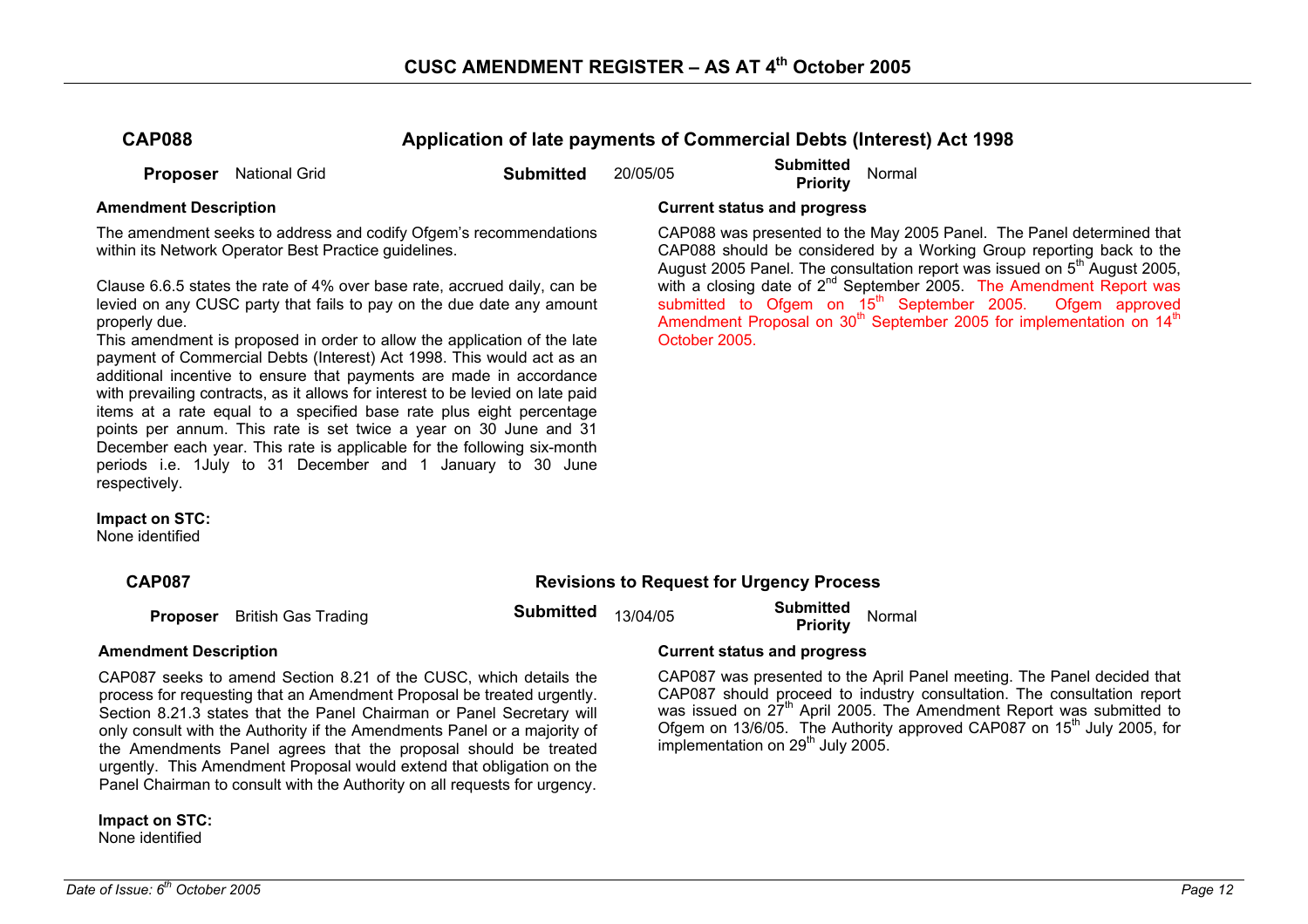| <b>CAP086</b> |  |
|---------------|--|
|---------------|--|

**Proposal for Earlier Consideration of Implementation Dates** 

**Proposer** E.ON UK plc **Submitted** 13/04/05 **Submitted Proposer** E.ON UK plc

CAP086 seeks to introduce a requirement on NGC to consult CUSC Users regarding Implementation Dates for CUSC Amendment Proposals earlier during the consultation arrangements.

NGC are already required to include details of implementation timescales within each CUSC Amendment report. However, CAP086 would specify an obligation within section 8 of the CUSC for NGC to consult CUSC Users regarding such dates. It is proposed that consultation on the Implementation Date will form part of the Amendment Consultation.

The Proposer believes that the Implementation Date is a fundamental aspect of any Amendment Proposal, which can have significant commercial impacts upon CUSC Parties. As such, the Implementation Date should be subject to the same level of rigour and scrutiny as the proposal itself. The Proposer believes that CAP086 is consistent with both the requirements of the current licence conditions and the recent Ofgem decision for CAP077.

**Impact on STC:** 

None identified

### **Amendment Description Current status and progress**

CAP086 was presented to the April Panel meeting. The Panel decided that CAP086 should proceed to industry consultation. The consultation report was issued on  $27<sup>th</sup>$  April 2005. The consultation closed on  $27<sup>th</sup>$  May. Consultation Alternative Amendments have been received and therefore a further consultation will be conducted. A further consultation on two Consultation Alternative Amendments closed on 29<sup>th</sup> June. The Amendment Report was submitted to Ofgem on  $30<sup>th</sup>$  June. Ofgem approved Amendment Proposal on  $18<sup>th</sup>$  August 2005 for implementation on  $2<sup>nd</sup>$ September 2005.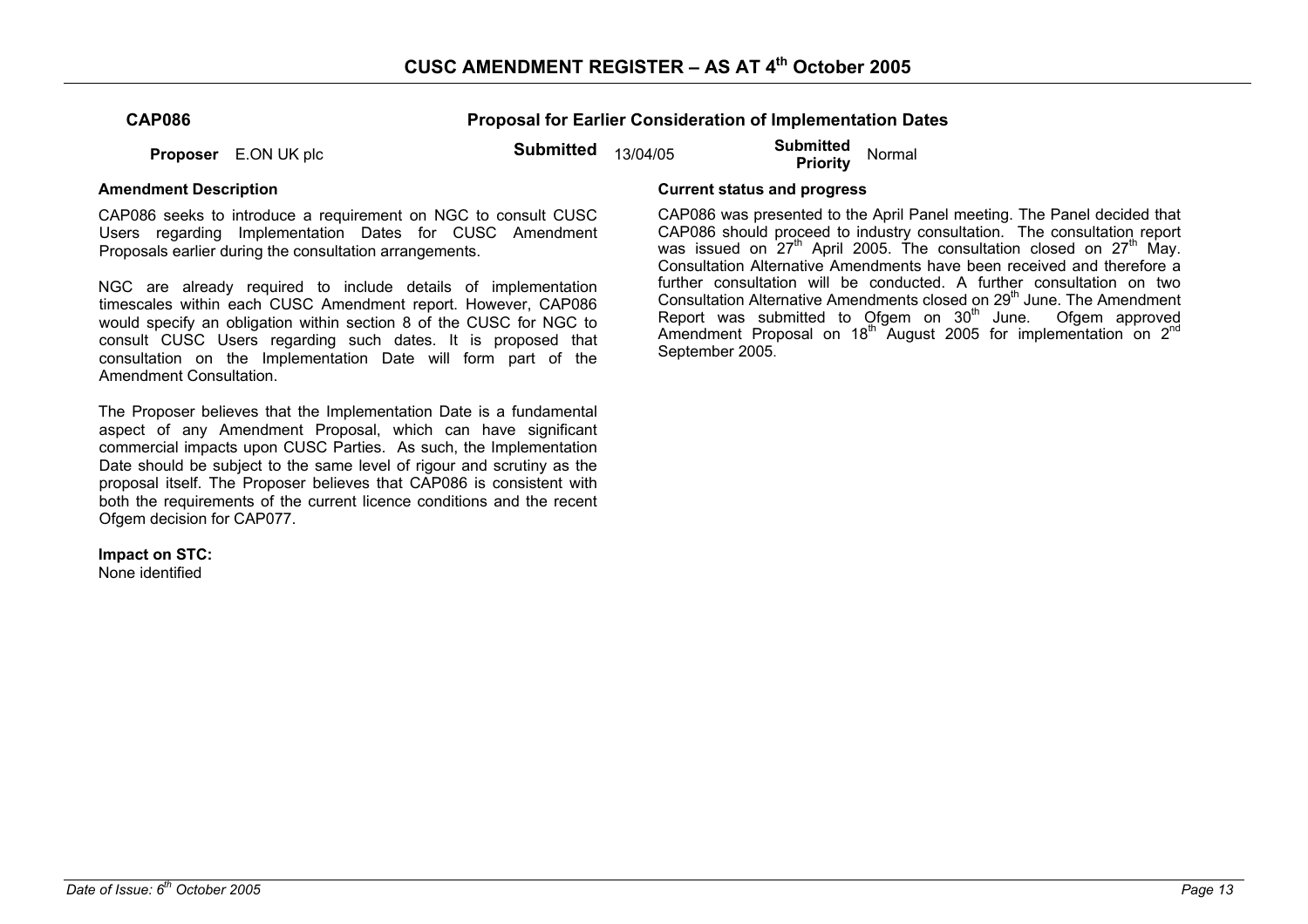**Proposer** National Grid **Submitted** 13/04/05 **Submitted Priority** Normal

**Revised Treatment of Housekeeping Amendments** 

CAP085 would provide for a more efficient, lighter touch approach, to the progressing of Housekeeping Amendments. It is proposed that where such proposals have been raised, the CUSC Panel will agree whether or not they believe such Amendments are in fact Housekeeping (in accordance with the new definition of "Housekeeping Amendment," in the CUSC.)

NGC will publish the proposed Housekeeping Amendments on the CUSC Industry Information Website for 5 business days, prior to writing to Ofgem requesting that the Housekeeping Amendments be approved.

The Authority will take the final executive decision as to whether or not to approve the Amendments based on the normal criteria as to whether or not they believe the proposal better facilitates the relevant applicable objectives.

**Impact on STC:**  None identified

### **Amendment Description Current status and progress**

CAP085 was presented to the April Panel meeting. The Panel decided that CAP085 should proceed to industry consultation. The consultation report was issued on  $27<sup>th</sup>$  April 2005. A further consultation was conducted on a Consultation Alternative Amendment with a closing date of 15<sup>th</sup> June 2005. The Amendment Report was submitted to Ofgem on 23/6/05. Ofgem approved Amendment Proposal on  $4<sup>th</sup>$  August 2005, the change was implemented on 17<sup>th</sup> August 2005.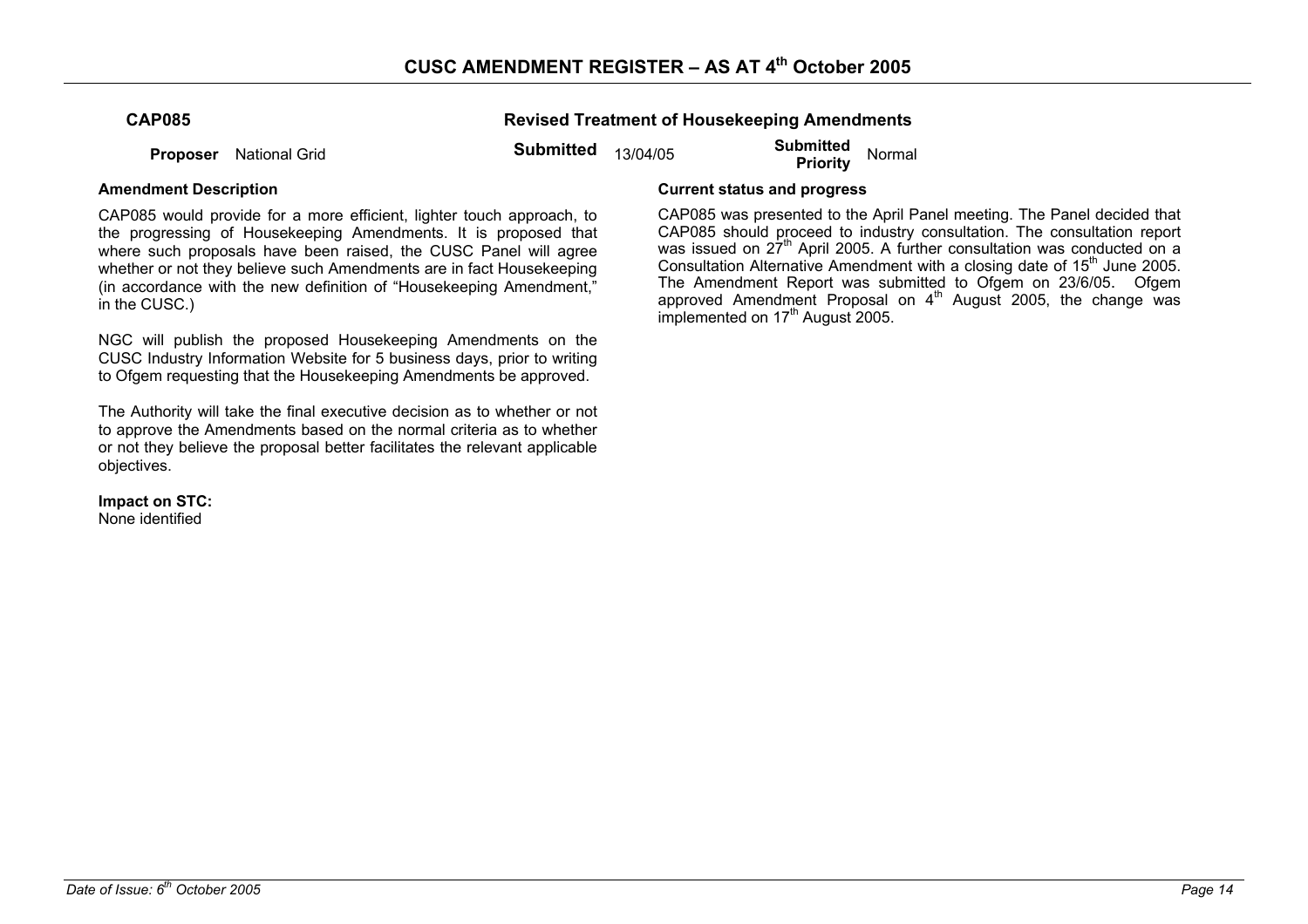**CAP047 Introduction of a competitive process for the provision of Mandatory Frequency Response** 

**Proposer** Innogy plc **Submitted** 11/3/03 **Submitted Priority** Normal

This amendment seeks to facilitate competition in the provision of Frequency Response services by increasing transparency and providers' ability to vary prices. The proposed amendment has three elements;

(1) Revision of the provisions regarding the right to amend payment rates such that the User can submit 'holding' prices to be applied in each calendar month for each mandatory frequency response service (Primary, Secondary and High). Such submissions to be made by the  $15<sup>th</sup>$  business day of the month prior to month in which the prices shall apply; (2) A requirement for NGC to publish market data describing prices and volumes of frequency response services procured in previous months, submitted prices for each service by BMU, and their future requirements for the service;

(3) Lifting of the cost reflective charging principle as currently applied to the 'holding' payments.

**Impact on STC:** 

None identified

#### **Amendment Description Current status and progress**

CAP047 was presented at the Amendments Panel meeting on 21/3/03. The Panel actioned the BSSG to act as a Working Group to consider CAP047 further and report back to the June CUSC Panel meeting. The CAP047 Working Group Report was considered at the June Panel meeting. The Panel determined that the Working Group had met its Terms of Reference and that CAP047 could proceed to wider industry consultation by National Grid. A consultation paper was issued on  $4<sup>th</sup>$  July and the consultation period closed on 20<sup>th</sup> August. The Amendment Report was submitted to the Authority on Thursday  $4<sup>th</sup>$  September. National Grid supports Alternative Amendment (B). The Authority approved Alternative Amendment A on 28<sup>th</sup> September. NGC applied for an extension of the implementation date from  $1<sup>st</sup>$  October 2004 to  $1<sup>st</sup>$  October 2005 and this was approved by the Authority on 30<sup>th</sup> September.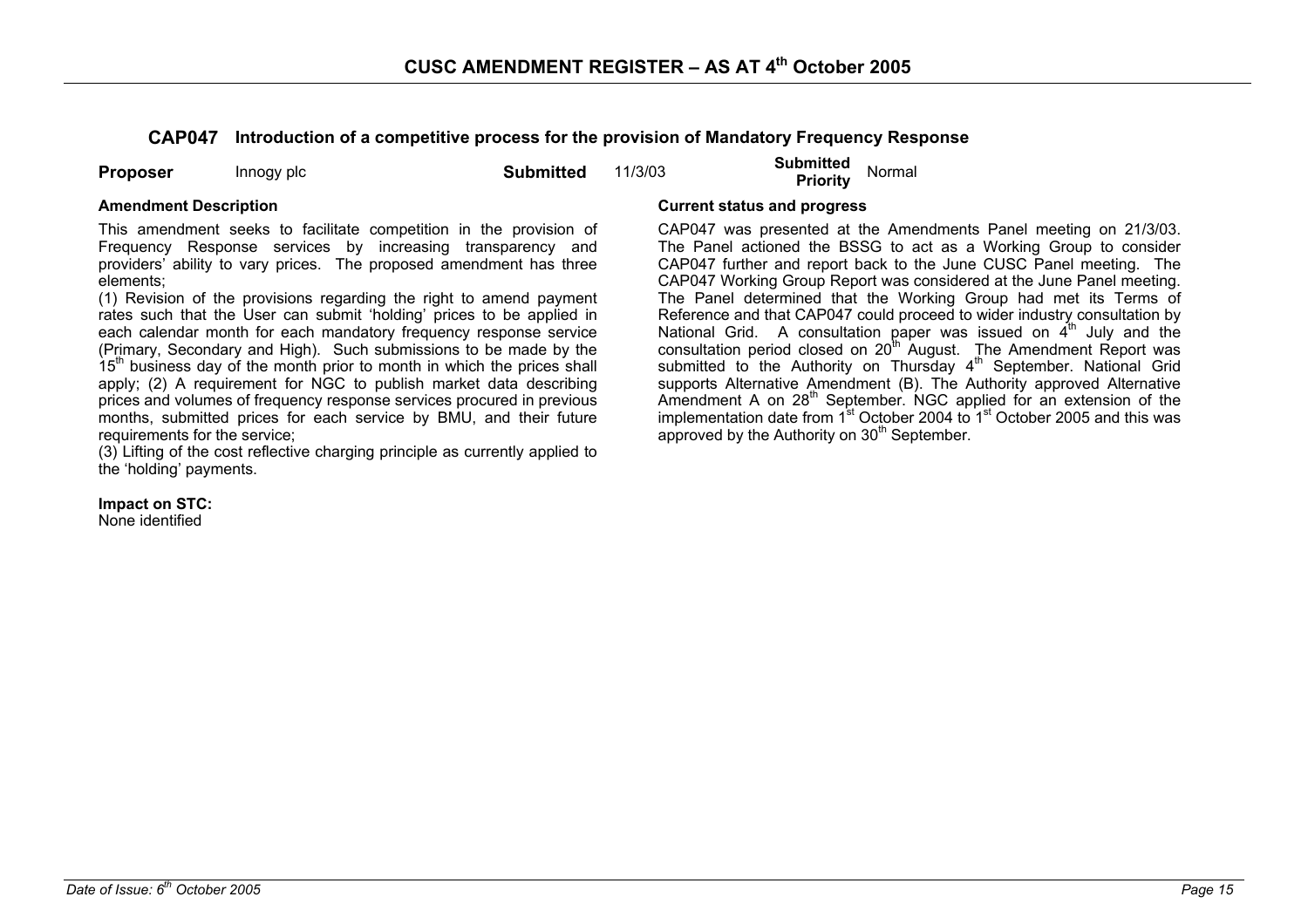# **BSC MODIFICATION REGISTER (Part 1: Pending Modifications)** 28/09/2005

| P 194                           | Revised Derivation of the 'Main' Energy Imbalance Price |                                                                                                                                                                         |                                                                                                                                        |                             |  |
|---------------------------------|---------------------------------------------------------|-------------------------------------------------------------------------------------------------------------------------------------------------------------------------|----------------------------------------------------------------------------------------------------------------------------------------|-----------------------------|--|
| Proposer                        | <b>Mark Brackley</b>                                    | <b>Modification Description</b>                                                                                                                                         | <b>Current progress</b>                                                                                                                | <b>Current Status</b>       |  |
| Organisation                    | <b>NATIONAL GRID</b>                                    | The proposal is to amend the calculation of the 'Main'                                                                                                                  | On 08 September 2005, the BSC Panel                                                                                                    | <b>Assessment Procedure</b> |  |
| Raised                          | 26/08/2005                                              | Energy Imbalance Price such that only a predefined<br>maximum volume of priced balancing actions, remaining in                                                          | submitted P194 to a 2-month<br>Assessment Procedure, with an<br>Assessment Report to be presented to<br>the Panel on 10 November 2005. |                             |  |
| <b>Process</b>                  | <b>NORMAL</b>                                           | the Net Imbalance Volume (NIV), will contribute to the                                                                                                                  |                                                                                                                                        | Status update               |  |
| Authority<br><b>Report Date</b> | December 2005                                           | derivation of the volume weighted average imbalance<br>price. The maximum volume of priced balancing actions<br>will be the most expensive 100MWh remaining in the NIV. |                                                                                                                                        | $9-Sep-05$                  |  |
| <b>Modification</b><br>Group    | <b>PSMG</b>                                             |                                                                                                                                                                         |                                                                                                                                        |                             |  |

#### **P 193Process Improvements for Modification Proposals**

| Proposer                        | John Greasley        | <b>Modification Description</b>                                                                                                                                                                                                              | <b>Current progress</b>                                                | <b>Current Status</b>       |
|---------------------------------|----------------------|----------------------------------------------------------------------------------------------------------------------------------------------------------------------------------------------------------------------------------------------|------------------------------------------------------------------------|-----------------------------|
| Organisation                    | <b>NATIONAL GRID</b> | This proposal seeks to amend the existing Code provisions                                                                                                                                                                                    | On 08 September 2005, the BSC Panel                                    | <b>Assessment Procedure</b> |
| Raised                          | 26/08/2005           | such that, where a Modification Proposal is raised by the<br>Panel on the recommendation of BSCCo or the TDC as                                                                                                                              | submitted P193 to a 2-month<br>Assessment Procedure, with an           |                             |
| <b>Process</b>                  | <b>NORMAL</b>        | described in F2.1.1(d), the Panel may submit the proposal<br>directly to Definition, Assessment or Report at the same<br>meeting at which the Panel agrees to raise the Mod. In<br>practice, this will mean that the IWA is presented at the | Assessment Report to be presented to<br>the Panel on 10 November 2005. | Status update               |
| Authority<br><b>Report Date</b> | December 2005        |                                                                                                                                                                                                                                              |                                                                        | $9-Sep-05$                  |
| <b>Modification</b><br>Group    | <b>GSMG</b>          | same time as BSCCo's/the TDC's recommendation to raise<br>the proposal - either as part of the recommendation<br>paperitself, or as a separate attachment.                                                                                   |                                                                        |                             |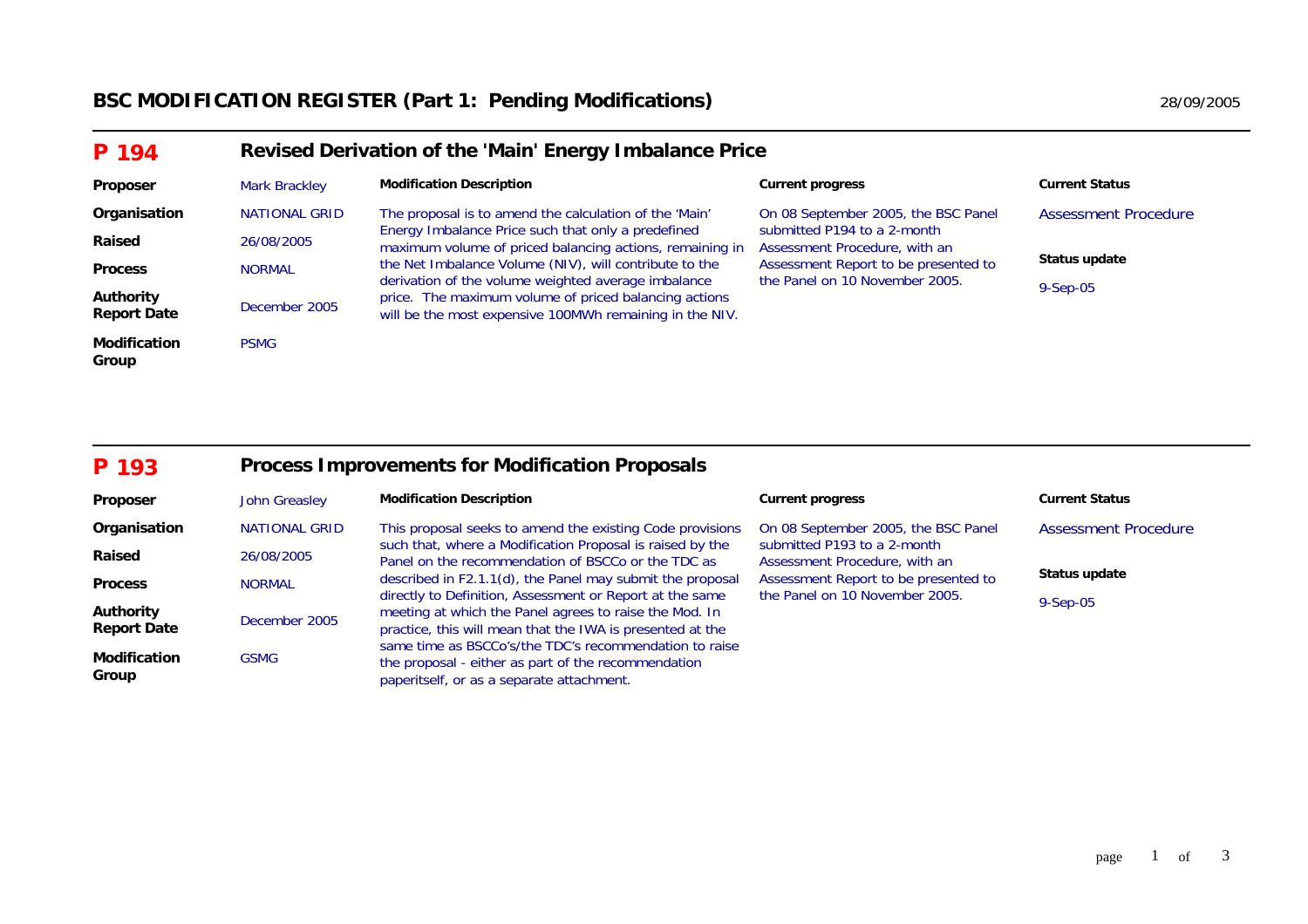# **BSC MODIFICATION REGISTER (Part 1: Pending Modifications)** 28/09/2005

| P 191                                  |                      | Revised definition of BM Unit to include Power Park Module                                                  |                                                                                                  |                       |  |  |
|----------------------------------------|----------------------|-------------------------------------------------------------------------------------------------------------|--------------------------------------------------------------------------------------------------|-----------------------|--|--|
| <b>Proposer</b>                        | <b>Terry Ballard</b> | <b>Modification Description</b>                                                                             | <b>Current progress</b>                                                                          | <b>Current Status</b> |  |  |
| Organisation                           | <b>RWE NPOWER</b>    | It is proposed that the definition of a single BM Unit under                                                | On 11 August 2005, the BSC Panel<br>submitted P191 to a 2-month<br>Assessment Procedure, with an | Assessment Procedure  |  |  |
| Raised                                 | 26/07/2005           | Section K paragraph 3.1.4 (a) is amended to include a<br>Power Park Module as follows:                      |                                                                                                  | Status update         |  |  |
| <b>Process</b>                         | <b>NORMAL</b>        | "K3.1.4 (a) any Generating Unit or CCGT Module or Power                                                     | Assessment Report to be presented to<br>the Panel on 13 October 2005.                            |                       |  |  |
| <b>Authority</b><br><b>Report Date</b> | November 2005        | Park Module for whose Exports the Metering System(s) is<br>or are registered in CMRS"                       |                                                                                                  | 12-Aug-05             |  |  |
| <b>Modification</b><br>Group           | <b>SSMG</b>          | In addition it is proposed to include a new definition of<br>"Power Park Module" as follows:                |                                                                                                  |                       |  |  |
|                                        |                      | "Power Park Module" has the meaning given to that term<br>in the Grid Code"                                 |                                                                                                  |                       |  |  |
|                                        |                      | This amendment and new definition will allow recent<br>changes to the definitions in the Grid Code to allow |                                                                                                  |                       |  |  |

changes to the definitions in the Grid Code to allow connection of wind farms to be reflected in the BSC.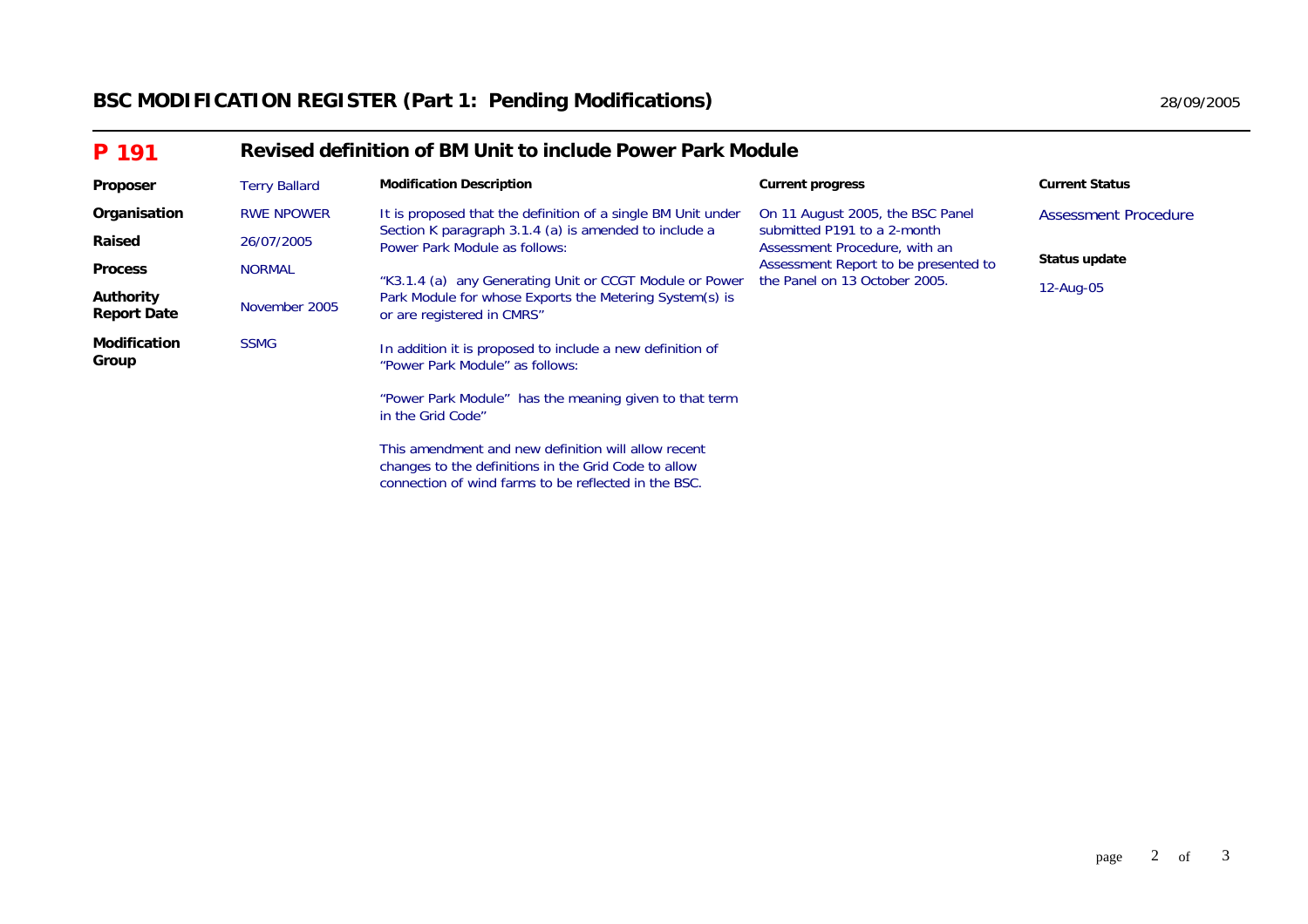| P 190                           |                   | Removal of witnessing and sealing service obligation on CDCA                                                        |                                                                                                                                                                                                                                                                          |                       |  |  |
|---------------------------------|-------------------|---------------------------------------------------------------------------------------------------------------------|--------------------------------------------------------------------------------------------------------------------------------------------------------------------------------------------------------------------------------------------------------------------------|-----------------------|--|--|
| Proposer                        | Lorna Short       | <b>Modification Description</b>                                                                                     | <b>Current progress</b>                                                                                                                                                                                                                                                  | <b>Current Status</b> |  |  |
| Organisation                    | <b>RWE NPOWER</b> | This Modification Proposal seeks to remove the obligation                                                           | At its meeting of 8 September 2005 the                                                                                                                                                                                                                                   | <b>Draft Report</b>   |  |  |
| Raised                          | 02/06/2005        | on the CDCA to provide a witnessing and sealing service in<br>respect of all Metering Equipment associated with CVA | BSC Panel determined that P190 should<br>be submitted to the Report Phase with a<br>provisional recommendation that the<br>Proposed Modification should be made<br>with a provisional Implementation Date<br>of 28 June 2006 if an Authority decision                    |                       |  |  |
| <b>Process</b>                  | <b>NORMAL</b>     | Metering Systems as detailed in Section R 6.1.2 of the                                                              |                                                                                                                                                                                                                                                                          | Status update         |  |  |
| Authority<br><b>Report Date</b> | October 2005      | Code and place this obligation on the relevant CVA Meter<br>Operator Agent.                                         |                                                                                                                                                                                                                                                                          | 9-Sep-05              |  |  |
| <b>Modification</b><br>Group    | <b>SSMG</b>       |                                                                                                                     | is received on or before 1 March 2006,<br>or 8 November 2006 if the Authority<br>decision is received after 1 March 2006<br>but on or before 12 July 2006. The P190<br>draft Modification Report will be<br>submitted to the Panel at its meeting of<br>13 October 2005. |                       |  |  |

#### **P 190Removal of witnessing and sealing service obligation on CDCA**

#### **P 182Review of the NHH Settlement performance measures**

| <b>Proposer</b>                        | <b>Tim Roberts</b>    | <b>Modification Description</b>                                                                                                                                             | <b>Current progress</b>                                                                                                                                                                               | <b>Current Status</b> |
|----------------------------------------|-----------------------|-----------------------------------------------------------------------------------------------------------------------------------------------------------------------------|-------------------------------------------------------------------------------------------------------------------------------------------------------------------------------------------------------|-----------------------|
| Organisation                           | <b>SCOTTISH POWER</b> | This Modification has been developed through the VASMG                                                                                                                      | Final Modification Report issued to the<br>Authority for determination on 12<br>August 2005. This report recommended<br>that neither the Proposed nor<br>Alternative Modifications should be<br>made. | Authority             |
| Raised                                 | 29/11/2004            | following the raising of Issue 11 by Scottish Power plc,<br>Centrica plc and E.ON Uk.                                                                                       |                                                                                                                                                                                                       | Status update         |
| <b>Process</b>                         | <b>NORMAL</b>         |                                                                                                                                                                             |                                                                                                                                                                                                       |                       |
| <b>Authority</b><br><b>Report Date</b> | 12 August 2005        | Annex S-1 of the Balancing and Settlement Code, requires<br>that Suppliers increase the amount of actual energy<br>provided to Settlements so that by 14 months, 97% of the |                                                                                                                                                                                                       | 12-Aug-05             |
| <b>Modification</b><br>Group           | <b>VASMG</b>          | actual energy rather than estimated energy is submitted.<br>This Modification seeks to revise the current Non-Half<br>Hourly (NHH) Settlement performance measure and the   |                                                                                                                                                                                                       |                       |

associated Annual Consumption Calculation Process.